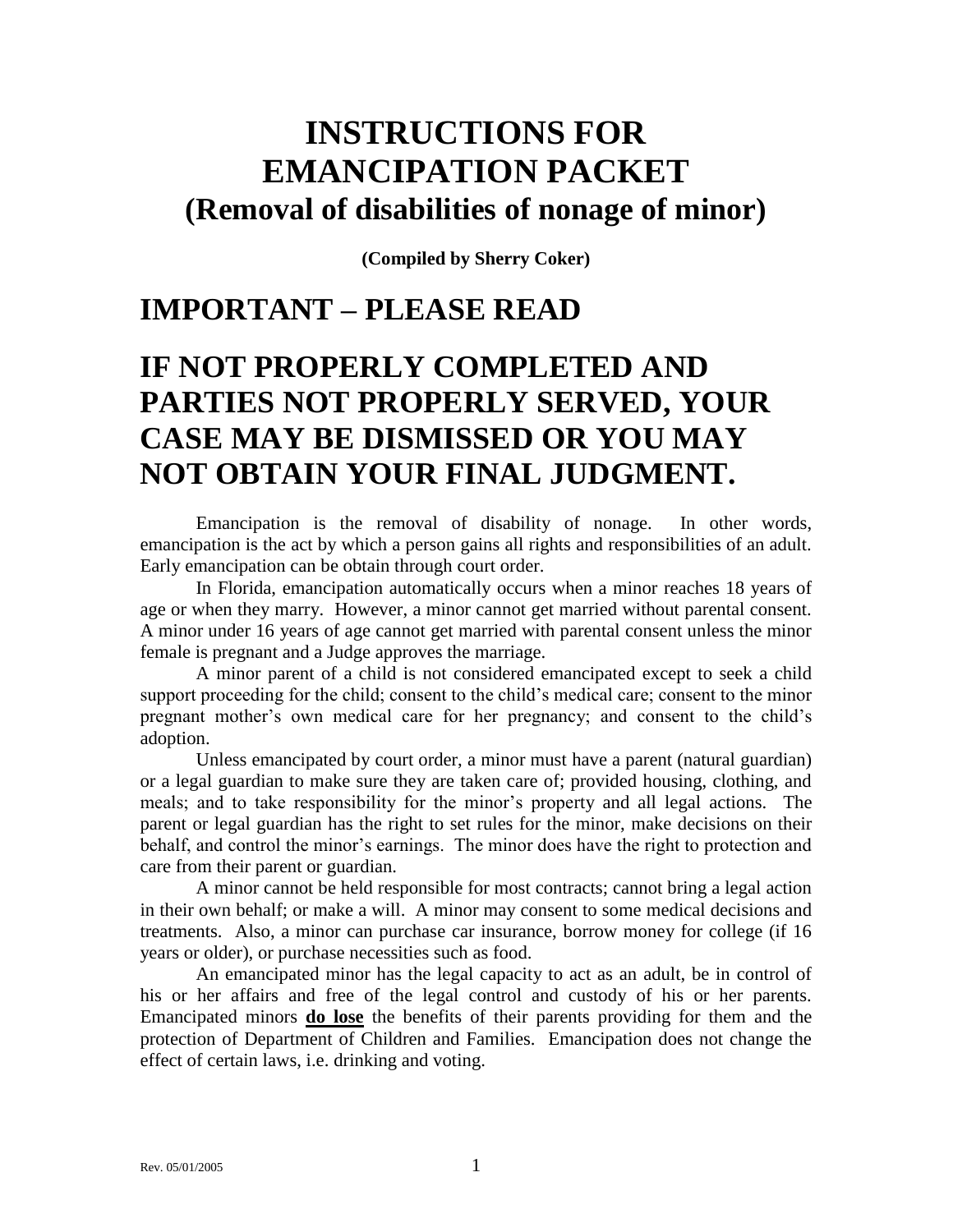**FILING YOUR CASE:** Using black ink, please complete the **CIVIL COVER SHEET, NOTICE OF PERMANENT MAILING ADDRESS and STATEMENT OF RESPONSIBILITY** forms included in this packet. There is a filing fee due **Clerk of Court** in the amount of \$255.00. The Clerk can accept cash, personal or business checks, Cashier Checks or money orders.

#### **VENUE: Venue is in the county where the minor resides**.

To obtain a court order the minor must be at least 16 years of age. The **PETITION FOR EMANCIPATION OF A MINOR**, enclosed in this Packet, must be completed and filed by the minor's parent(s) or legal guardian, or if none then by a guardian ad litem

The petition must show the court:

1. That the minor is independent and able to support him or herself, and his or her child, if any.

2. A specific plan for meeting the needs of the minor if the minor is not supporting him or herself at the time of petitioning.

3. The he or she is not dependent on public benefits.

4. The reasons why the minor needs to be emancipated.

5. Evidence that the removal of disabilities of nonage is in the best interest of the minor.

If the petition is not signed by both parents, the nonpetitioning parent will need Service of Process…to be served by means of a Summons and a copy of the petition and all accompanying documents, if any, by a Deputy Sheriff. See **INSTRUCTIONS FOR SUMMONS: PERSONAL SERVICE ON AN INDIVIDUAL** enclosed in this Packet. The nonpetitioning parent will have twenty (20) days from date of service of the Summons in which to file an Answer to the petition. The **SUMMONS**, included in this Packet, must be executed by the Clerk or a Deputy Clerk. If the whereabouts of the nonpetitioning parent are unknown, the petitioning parent may use Constructive Service provided the petitioning parent makes an actual, diligent search to discover the location of, and provide notice to, the nonpetitioning parent. See **INSTRUCTIONS FOR CONSTRUCTIVE SERVICE** enclosed in this Packet.

If the petition is filed by a guardian ad litem or next friend, Service of Process by use of Summonses must be made on the natural parents of the minor.

If a nonpetitioning parent, after having Service of Process by either Summons or Constructive Service, has not responded to the petition, the Petitioner may file the **MOTION FOR DEFAULT** and **DEFAULT** included within this Packet with the Clerk of Court.

During the proceeding, an attorney ad litem will need to be appointed by the court to represent the minor in all related proceedings. You will need to retain an attorney that would be willing to serve as the attorney ad litem. Please fill out the caption at the top of the **ORDER APPOINTING ATTORNEY AD LITEM** and insert the attorney's name and address where indicated. This will be an expense incurred by the Petitioner(s).

A hearing will be scheduled by the Court upon Petitioner filing a **MOTION FOR HEARING** included in this Packet. The minor must attend the hearing, together with the Petitioner(s) and attorney ad litem.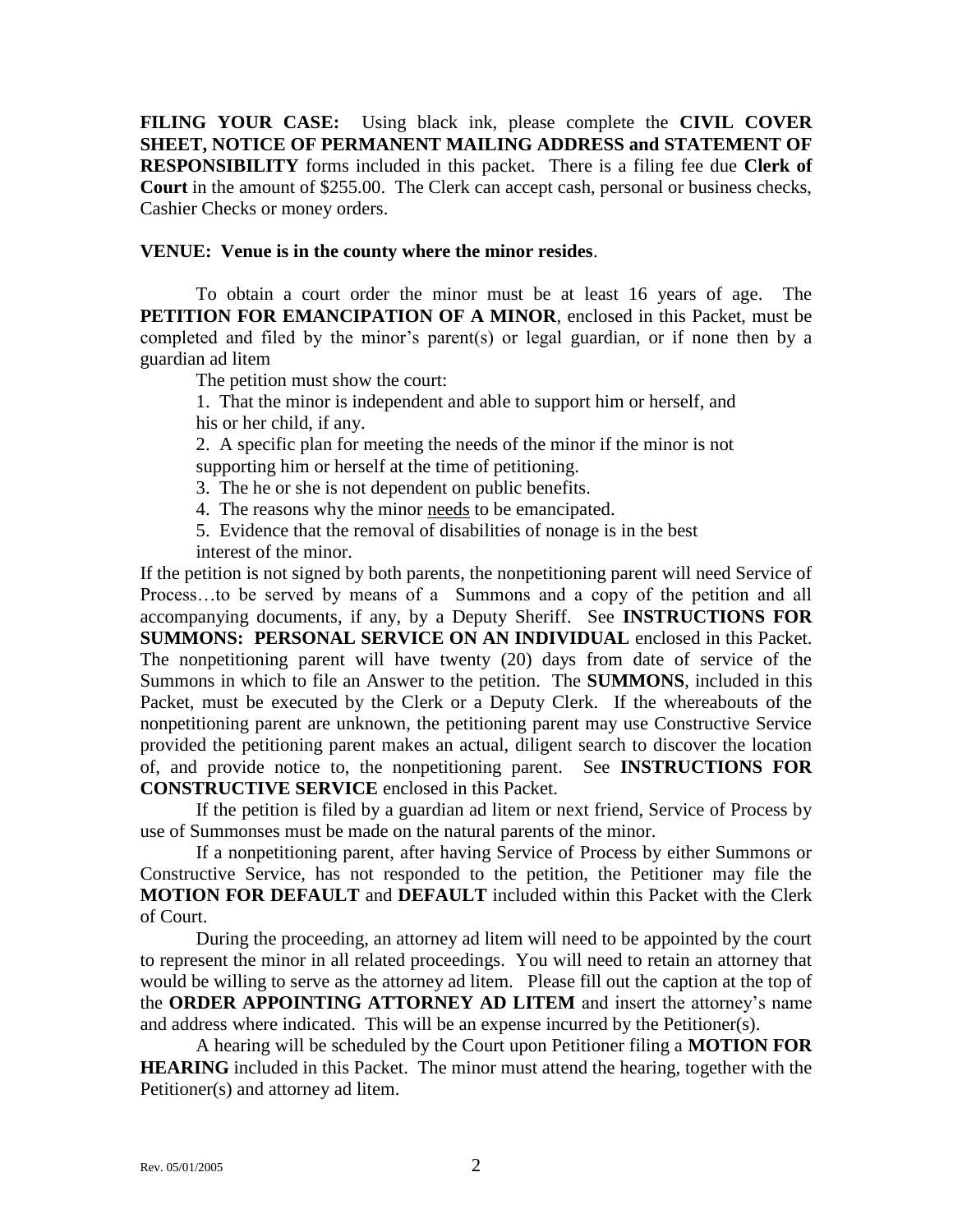If the court is satisfied that emancipation is in the minor's best interest, it will enter an order removing the disabilities of nonage and shall authorize the minor to perform all acts that the minor could do if he or she were 18 years of age.

The order will be recorded in the public records of the county where the action is filed. The minor will need to obtain certified copies of the order to show proof of his or her emancipation.

#### **\*\*\*NOTICE\*\*\***

**ALL PAPERWORK PROVIDED BY THIS OFFICE IS USED FOR 'PRO SE' LITIGANTS ONLY. 'PRO SE' MEANS THAT YOU ARE ACTING AS YOUR OWN ATTORNEY. ACTING AS YOUR OWN ATTORNEY MAKES YOU RESPONSIBLE FOR EVERYTHING THAT INVOLVES YOUR CASE FILE. FOR EXAMPLE, IF YOU DO NOT RECEIVE A COURT DATE OR NOTICE FROM THE CLERK'S OFFICE OR THE JUDGE, IT IS UP TO YOU TO CONTACT THE JUDGE FOR A HEARING DATE.**

#### **THIS PACKET PROVIDED FOR YOUR USE BY:**

| <b>HONORABLE DON T. HALL</b>   | <b>HONORABLE MITZIE W. MCGAVIC</b> |
|--------------------------------|------------------------------------|
| <b>COUNTY JUDGE</b>            | <b>CLERK OF THE COURT</b>          |
| <b>DESOTO COUNTY, FLORIDA</b>  | <b>DESOTO COUNTY, FLORIDA</b>      |
| 115 EAST OAK STREET, SUITE 201 | <b>115 EAST OAK STREET</b>         |
| <b>ARCADIA, FLORIDA 34266</b>  | ARCADIA, FLORIDA 34266             |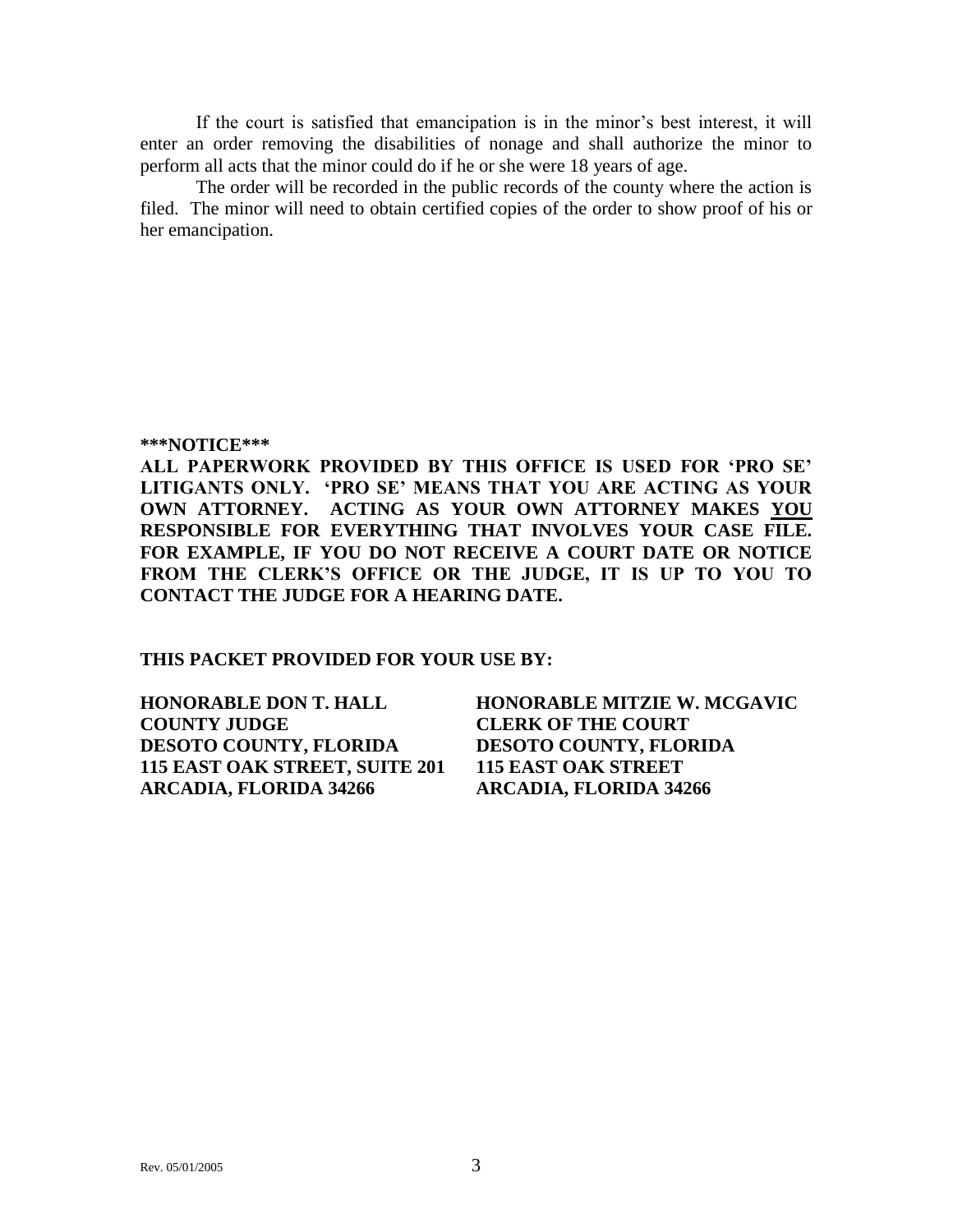#### **FORM 1.997 CIVIL COVER SHEET**

The civil cover sheet and the information contained herein neither replace nor supplement the filing and service of pleadings or other papers as required by law. This form is required for the use of the Clerk of Court for the purpose of reporting judicial workload data pursuant to Florida Statute 25.075.

\_\_\_\_\_\_\_\_\_\_\_\_\_\_\_\_\_\_\_\_\_\_\_\_\_\_\_\_\_\_\_\_\_\_\_\_\_\_\_\_\_\_\_\_\_\_\_\_\_\_\_\_\_\_\_\_\_\_\_\_\_\_\_\_\_\_\_\_\_\_\_\_

#### I. CASE STYLE

#### IN THE CIRCUIT/COUNTY COURT IN AND FOR DESOTO COUNTY, FLORIDA

IN RE: EMANCIPATION OF:

a Minor

\_\_\_\_\_\_\_\_\_\_\_\_\_\_\_\_\_\_\_\_\_\_\_\_\_\_\_\_\_\_ CASE NO. \_\_\_\_\_\_\_\_\_\_\_\_\_\_\_\_\_\_\_\_\_\_\_\_\_

II. TYPE OF CASE (Place an x in one box only. If the case fits more than one type of case, select the most definitive.)

\_\_\_\_\_\_\_\_\_\_\_\_\_\_\_\_\_\_\_\_\_\_\_\_\_\_\_\_\_\_\_\_\_\_\_\_\_\_\_\_\_\_\_\_\_\_\_\_\_\_\_\_\_\_\_\_\_\_\_\_\_\_\_\_\_\_\_\_\_\_\_\_\_\_\_\_\_\_

| <b>Domestic Relations</b>                                                                                     | Torts                       | Other Civil                                            |
|---------------------------------------------------------------------------------------------------------------|-----------------------------|--------------------------------------------------------|
| Simplified dissolution                                                                                        | Professional<br>Malpractice | Contracts<br>Condominium                               |
| <b>Dissolution</b>                                                                                            | <b>Products Liability</b>   | Real property/                                         |
| $Support - IV-D$                                                                                              | Auto negligence             | Mortgage<br>foreclosure                                |
| $Support - Non IV-D$<br>$URESA - IV-D$<br>$URESA - Non IV-D$<br>Domestic Violence<br>Other domestic relations | Other negligence            | Eminent<br>Domain<br>Other<br>Eviction<br>Small Claims |

III. Is Jury Trial Demanded in Complaint?

 $\_\_$  Yes \_\_\_\_ No

\_\_\_\_\_\_\_\_\_\_\_\_\_\_\_\_\_\_\_\_\_\_\_\_\_\_\_\_\_\_\_\_\_\_\_\_\_\_\_\_\_\_\_\_\_\_\_\_\_\_\_\_\_\_\_\_\_\_\_\_\_\_\_\_\_\_\_\_\_\_\_\_\_\_\_\_\_\_

Date:

Petitioners' signature(s)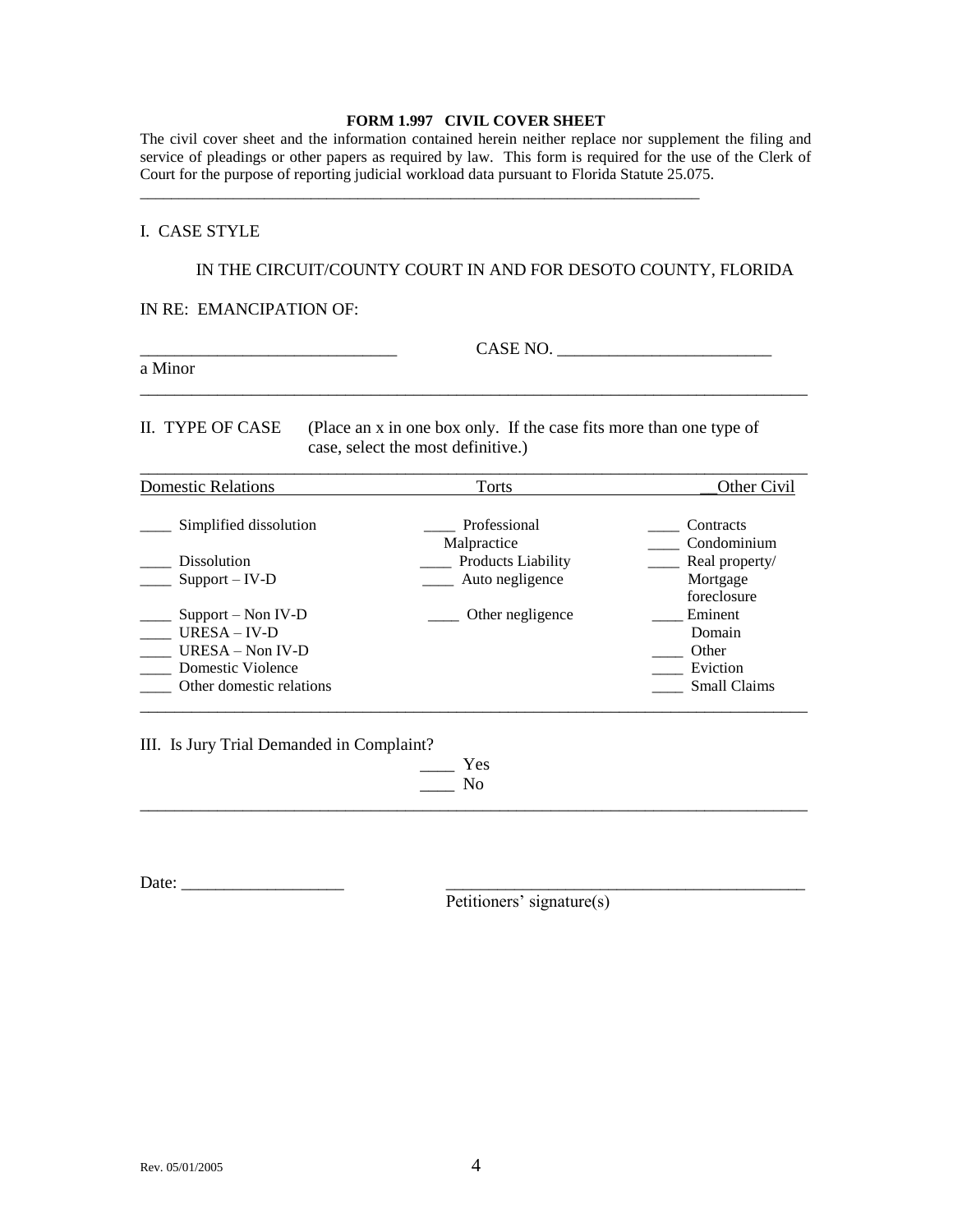IN RE: EMANCIPATION OF:

\_\_\_\_\_\_\_\_\_\_\_\_\_\_\_\_\_\_\_\_\_\_\_\_\_\_\_\_\_\_\_\_

\_\_\_\_\_\_\_\_\_\_\_\_\_\_\_\_\_\_\_\_\_\_\_\_\_\_\_\_\_\_\_\_\_\_\_\_\_\_/

CASE NO. \_\_\_\_\_\_\_\_\_\_\_\_\_\_\_\_\_\_\_\_\_\_\_

a Minor

#### **NOTICE OF PERMANENT MAILING ADDRESS**

 $I/We$ , \_\_\_\_\_\_\_\_\_\_\_\_\_\_\_\_\_\_\_\_\_\_\_\_\_\_\_\_\_\_\_\_\_\_, the Plaintiff(s) in the above styled cause of action hereby certify that my/our permanent mailing address is as follows:

> \_\_\_\_\_\_\_\_\_\_\_\_\_\_\_\_\_\_\_\_\_\_\_\_\_\_\_\_\_\_\_\_\_\_\_\_\_\_\_\_ Phone:

> \_\_\_\_\_\_\_\_\_\_\_\_\_\_\_\_\_\_\_\_\_\_\_\_\_\_\_\_\_\_\_\_\_\_\_\_\_\_\_\_

**I/WE UNDERSTAND THAT ONLY THIS ADDRESS WILL BE USED BY THE COURT, THE OPPOSING PARTY, AND ANY INTERVENING PARTIES TO THIS CASE FOR THE PURPOSE OF PROVIDING ME WITH:**

- a. Notice of all future hearings in this case, and
- b. Any Court documents and papers pertaining to this case.

I/We understand that all notices and court papers in this case will be sent to me/us only at the above address and that in the event personal service of any court documents is necessary that they will first be attempted to be served at the above listed address unless and until I/We notify the court of my/our new address. I/We also understand that if I/We change my/our permanent mailing address or residence address, I/We must notify the Clerk of Court of my/our new address **in writing** by completion of another form similar to this form at the following address within one week of the change of address and with a copy being furnished to all parties:

> CLERK OF COURT Attn: County Civil 115 East Oak Street Arcadia, Florida 34266

I/We have read this document and I/We understand that it is my/our responsibility to keep the Court informed of any change in my/our current address. I/We understand that copies of any court documents and notice of all future hearings which are mailed to my/our current address set forth herein will constitute proper notice and service, and the Court may proceed on all matters noticed and mailed to the above address even if I/We do not appear for said hearing.

Dated: \_\_\_\_\_\_\_\_\_\_\_\_\_\_\_\_\_\_\_\_\_ \_\_\_\_\_\_\_\_\_\_\_\_\_\_\_\_\_\_\_\_\_\_\_\_\_\_\_\_\_\_\_\_\_\_\_\_\_\_\_\_\_\_\_

Signature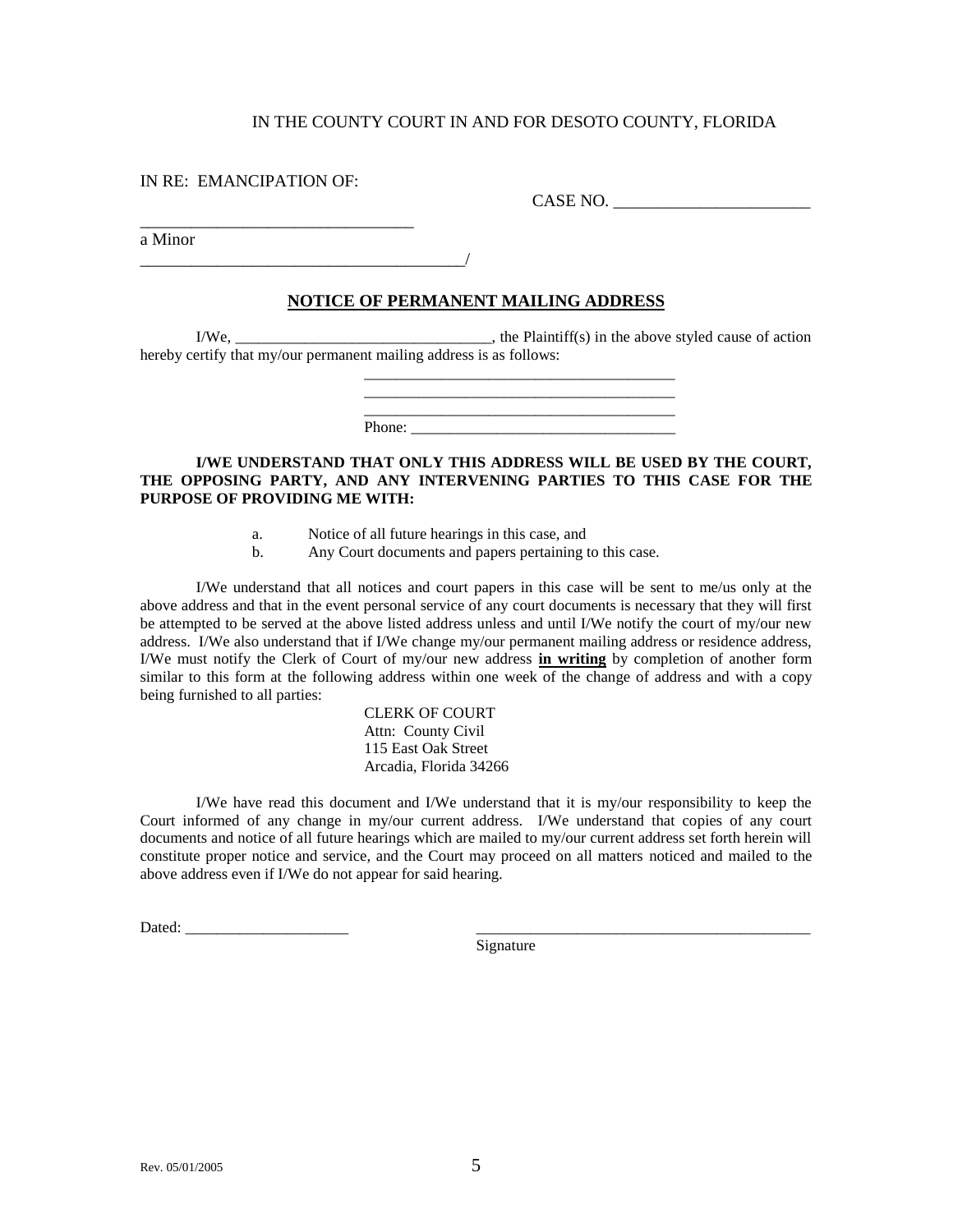### IN RE: EMANCIPATION OF:

a Minor

CASE NO.

\_\_\_\_\_\_\_\_\_\_\_\_\_\_\_\_\_\_\_\_\_\_\_\_\_\_\_\_\_\_\_\_\_/

### **STATEMENT OF RESPONSIBILITY**

Before filing this case, I have considered the following matters and acknowledge that: 1. This case is being filed in the Circuit Court under the removal of disabilities of nonage of minors, Chapter 743 Florida Statutes. That the conduct of this case will be in accordance with the rules of procedure and laws of Florida which apply to this case.

2. The naming of proper parties is an important element of the case and the responsibility for naming the proper plaintiff(s) and defendant(s) in this case is mine.

3. I am responsible for the furnishing of a correct address or location at which the defendant(s) can be served or given notice of this suit.

4. I assume responsibility as to my right to file this case for myself or for the named plaintiff(s) realizing that if the plaintiff is a corporation that such plaintiff may be required to be represented by an attorney.

5. I do not expect the Clerk who receives and files this claim to give me legal advice as to how to prosecute this case and acknowledge that the Clerk is not acting as my attorney or legal advisor.

6. I am solely responsible for the collection of any judgment entered in my favor.

Dated: \_\_\_\_\_\_\_\_\_\_\_\_\_\_\_\_\_ \_\_\_\_\_\_\_\_\_\_\_\_\_\_\_\_\_\_\_\_\_\_\_\_\_\_\_\_\_\_\_\_\_\_\_\_

Signature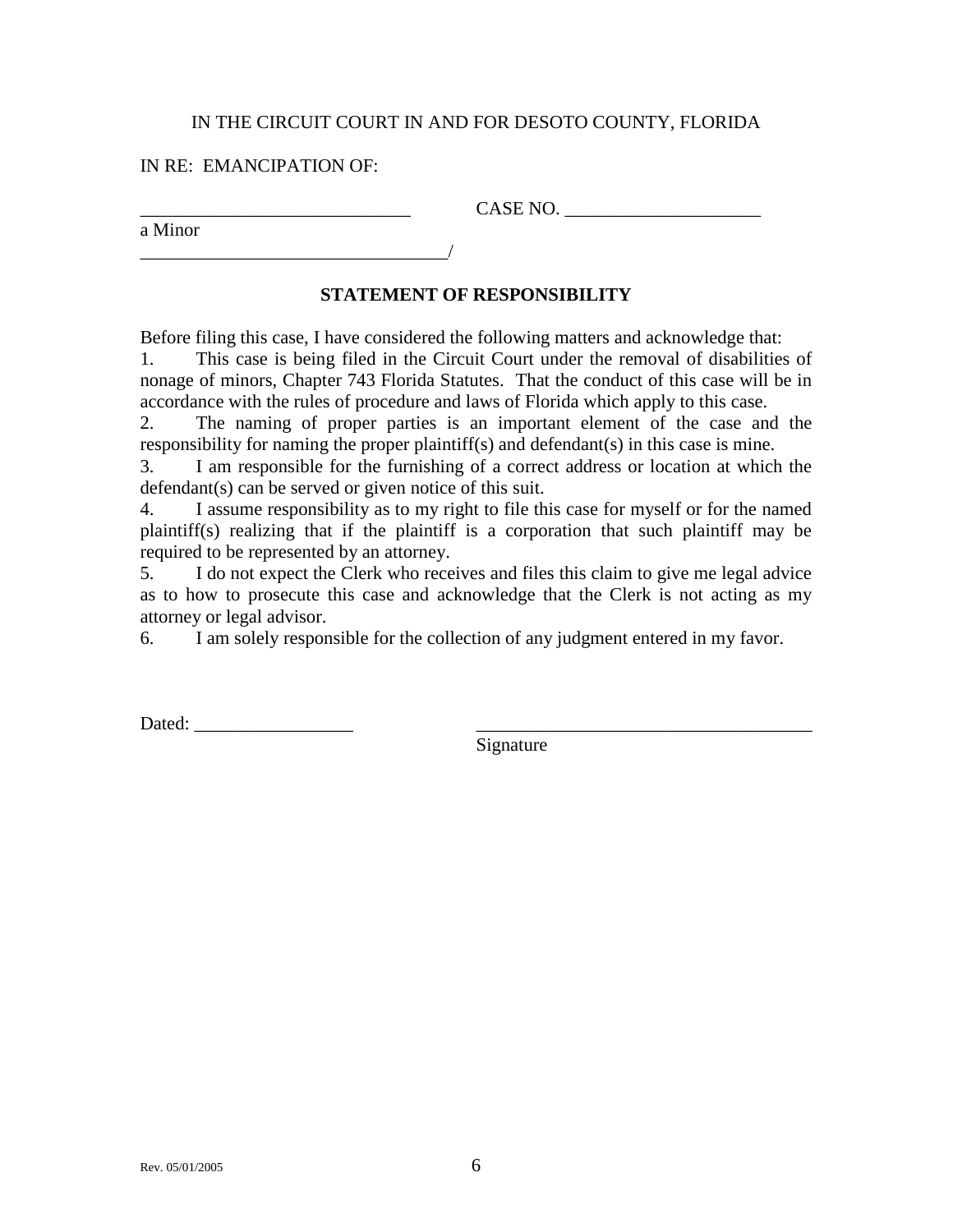### IN THE CIRCUIT COURT OF THE TWELFTH JUDICIAL CIRCUIT OF THE STATE OF FLORIDA, IN AND FOR DESOTO COUNTY

#### IN RE: EMANCIPATION OF:

 $CASE NO.$ 

a Minor  $\overline{\phantom{a}}$ 

### **PETITION FOR EMANCIPATION OF A MINOR**

1. Petitioner, \_\_\_\_\_\_\_\_\_\_\_\_\_\_\_\_\_\_\_\_\_\_\_\_\_\_\_\_\_, whose address is \_\_\_\_\_\_\_\_\_\_\_\_\_\_\_\_\_  $\overline{\phantom{a}}$ 

and whose relationship to the above minor is petitions this Court to remove the disabilities of nonage of the above minor.

2. The minor, \_\_\_\_\_\_\_\_\_\_\_\_\_\_\_\_\_\_\_\_\_\_\_\_\_\_\_\_\_\_\_, is 16 years of age or older, and whose date of birth is: \_\_\_\_\_\_\_\_\_\_\_\_\_\_; currently resides at: \_\_\_\_\_\_\_\_\_\_\_\_\_\_ \_\_\_\_\_\_\_\_\_\_\_\_\_\_\_\_\_\_\_\_\_\_\_; whose mailing address is: \_\_\_\_\_\_\_\_\_\_\_\_\_\_\_\_\_\_\_\_\_\_\_\_\_\_\_\_\_

\_\_\_\_\_\_\_\_\_\_\_\_\_\_\_\_\_\_\_; and is a resident of \_\_\_\_\_\_\_\_\_\_\_\_\_\_\_\_\_\_\_\_ County, Florida.

|                                  | 3. The parents of the above minor are: |     |
|----------------------------------|----------------------------------------|-----|
| father, whose residence is:      |                                        | and |
| whose mailing address is: ______ |                                        |     |
| and                              | mother, whose residence is:            |     |
|                                  | and whose mailing address is:          |     |

4. The name, date of birth, custody and location of any children born to the minor are as follows:

a. Name: \_\_\_\_\_\_\_\_\_\_\_\_\_\_\_\_\_\_\_\_\_\_\_\_\_\_\_\_\_\_\_\_\_\_\_\_\_\_\_\_\_\_\_\_\_\_\_\_\_\_\_

 $\mathcal{L}_\text{max}$  and  $\mathcal{L}_\text{max}$  and  $\mathcal{L}_\text{max}$ 

b. Date of Birth:

c. Custody and location: \_\_\_\_\_\_\_\_\_\_\_\_\_\_\_\_\_\_\_\_\_\_\_\_\_\_\_\_\_\_\_\_\_\_\_\_\_\_\_ (Attach extra sheet if additional children.)

5. The minor's character, habits, education, income, and mental capacity for business are as follows: \_\_\_\_\_\_\_\_\_\_\_\_\_\_\_\_\_\_\_\_\_\_\_\_\_\_\_\_\_\_\_\_\_\_\_\_\_\_\_\_\_\_\_\_\_\_\_\_\_\_\_

\_\_\_\_\_\_\_\_\_\_\_\_\_\_\_\_\_\_\_\_\_\_\_\_\_\_\_\_\_\_\_\_\_\_\_\_\_\_\_\_\_\_\_\_\_\_\_\_\_\_\_\_\_\_\_\_\_\_\_\_\_\_\_\_\_\_\_\_\_\_ \_\_\_\_\_\_\_\_\_\_\_\_\_\_\_\_\_\_\_\_\_\_\_\_\_\_\_\_\_\_\_\_\_\_\_\_\_\_\_\_\_\_\_\_\_\_\_\_\_\_\_\_\_\_\_\_\_\_\_\_\_\_\_\_\_\_\_\_\_\_ \_\_\_\_\_\_\_\_\_\_\_\_\_\_\_\_\_\_\_\_\_\_\_\_\_\_\_\_\_\_\_\_\_\_\_\_\_\_\_\_\_\_\_\_\_\_\_\_\_\_\_\_\_\_\_\_\_\_\_\_\_\_\_\_\_\_\_\_\_\_ \_\_\_\_\_\_\_\_\_\_\_\_\_\_\_\_\_\_\_\_\_\_\_\_\_\_\_\_\_\_\_\_\_\_\_\_\_\_\_\_\_\_\_\_\_\_\_\_\_\_\_\_\_\_\_\_\_\_\_\_\_\_\_\_\_\_\_\_\_\_.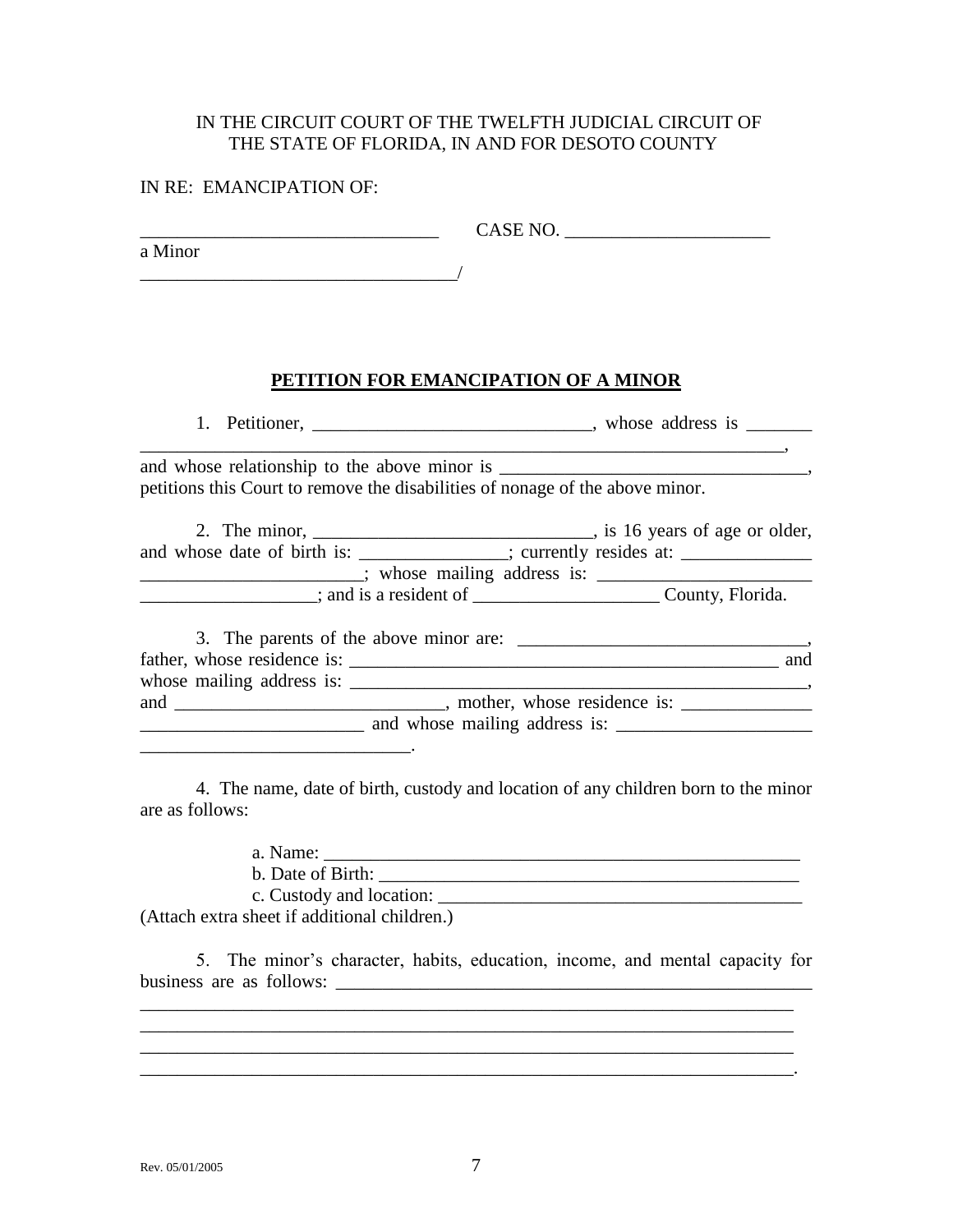6. The minor's needs with respect to food, shelter, clothing, medical care, and other necessities will be met as follows: \_\_\_\_\_\_\_\_\_\_\_\_\_\_\_\_\_\_\_\_\_\_\_\_\_\_\_\_\_\_\_\_\_\_\_\_\_\_

 $\mathcal{L}_\mathcal{L} = \{ \mathcal{L}_\mathcal{L} = \{ \mathcal{L}_\mathcal{L} = \{ \mathcal{L}_\mathcal{L} = \{ \mathcal{L}_\mathcal{L} = \{ \mathcal{L}_\mathcal{L} = \{ \mathcal{L}_\mathcal{L} = \{ \mathcal{L}_\mathcal{L} = \{ \mathcal{L}_\mathcal{L} = \{ \mathcal{L}_\mathcal{L} = \{ \mathcal{L}_\mathcal{L} = \{ \mathcal{L}_\mathcal{L} = \{ \mathcal{L}_\mathcal{L} = \{ \mathcal{L}_\mathcal{L} = \{ \mathcal{L}_\mathcal{$ 

 $\mathcal{L}_\mathcal{L} = \mathcal{L}_\mathcal{L} = \mathcal{L}_\mathcal{L} = \mathcal{L}_\mathcal{L} = \mathcal{L}_\mathcal{L} = \mathcal{L}_\mathcal{L} = \mathcal{L}_\mathcal{L} = \mathcal{L}_\mathcal{L} = \mathcal{L}_\mathcal{L} = \mathcal{L}_\mathcal{L} = \mathcal{L}_\mathcal{L} = \mathcal{L}_\mathcal{L} = \mathcal{L}_\mathcal{L} = \mathcal{L}_\mathcal{L} = \mathcal{L}_\mathcal{L} = \mathcal{L}_\mathcal{L} = \mathcal{L}_\mathcal{L}$ 

\_\_\_\_\_\_\_\_\_\_\_\_\_\_\_\_\_\_\_\_\_\_\_\_\_\_\_\_\_\_\_\_\_\_\_\_\_\_\_\_\_\_\_\_\_\_\_\_\_\_\_\_\_\_\_\_\_\_\_\_\_\_\_\_\_\_\_\_\_\_

7. With respect to whether or not the minor is a party to or subject of a pending judicial proceeding in this State or any other jurisdiction or the subject of a judicial order of any description issued in connection with such judicial proceeding, such as a child support order, custody or visitation order or guardianship, is a follows: (check **one** only)

\_\_\_\_ a. The minor is not a party or subject to pending judicial proceedings.

\_\_\_\_\_\_\_\_\_\_\_\_\_\_\_\_\_\_\_\_\_\_\_\_\_\_\_\_\_\_\_\_\_\_\_\_\_\_\_\_\_\_\_\_\_\_\_\_\_\_\_\_\_\_\_\_\_\_\_

\_\_\_\_\_\_\_\_\_\_\_\_\_\_\_\_\_\_\_\_\_\_\_\_\_\_\_\_\_\_\_\_\_\_\_\_\_\_\_\_\_\_\_\_\_\_\_\_\_\_\_\_\_\_\_\_\_\_\_

\_\_\_\_\_\_\_\_\_\_\_\_\_\_\_\_\_\_\_\_\_\_\_\_\_\_\_\_\_\_\_\_\_\_\_\_\_\_\_\_\_\_\_\_\_\_\_\_\_\_\_\_\_\_\_\_\_\_\_

 $\mathcal{L}_\mathcal{L} = \mathcal{L}_\mathcal{L} = \mathcal{L}_\mathcal{L} = \mathcal{L}_\mathcal{L} = \mathcal{L}_\mathcal{L} = \mathcal{L}_\mathcal{L} = \mathcal{L}_\mathcal{L} = \mathcal{L}_\mathcal{L} = \mathcal{L}_\mathcal{L} = \mathcal{L}_\mathcal{L} = \mathcal{L}_\mathcal{L} = \mathcal{L}_\mathcal{L} = \mathcal{L}_\mathcal{L} = \mathcal{L}_\mathcal{L} = \mathcal{L}_\mathcal{L} = \mathcal{L}_\mathcal{L} = \mathcal{L}_\mathcal{L}$ 

\_\_\_\_\_\_\_\_\_\_\_\_\_\_\_\_\_\_\_\_\_\_\_\_\_\_\_\_\_\_\_\_\_\_\_\_\_\_\_\_\_\_\_\_\_\_\_\_\_\_\_\_\_\_\_\_\_\_\_

\_\_\_\_ b. The minor is a party to or subject to a pending judicial proceeding, namely,

Nature of proceedings

Court or jurisdiction where proceeding is pending

Names and addresses of parties to such judicial proceeding

8. The disabilities of nonage should be removed from the minor for the following reason:

\_\_\_\_\_\_\_\_\_\_\_\_\_\_\_\_\_\_\_\_\_\_\_\_\_\_\_\_\_\_\_\_\_\_\_\_\_\_\_\_\_\_\_\_\_\_\_\_\_\_\_\_\_\_\_\_\_\_\_\_\_\_\_\_\_\_\_\_\_\_\_

9. The above minor has joined in this petition and consents to the Court granting an Order of Emancipation as indicated and evidenced by the minor's signature on this petition.

WHEREFORE, the Petitioner(s) and the Minor hereby request that this Court enter an Order of Emancipation removing the disabilities of nonage of said Minor.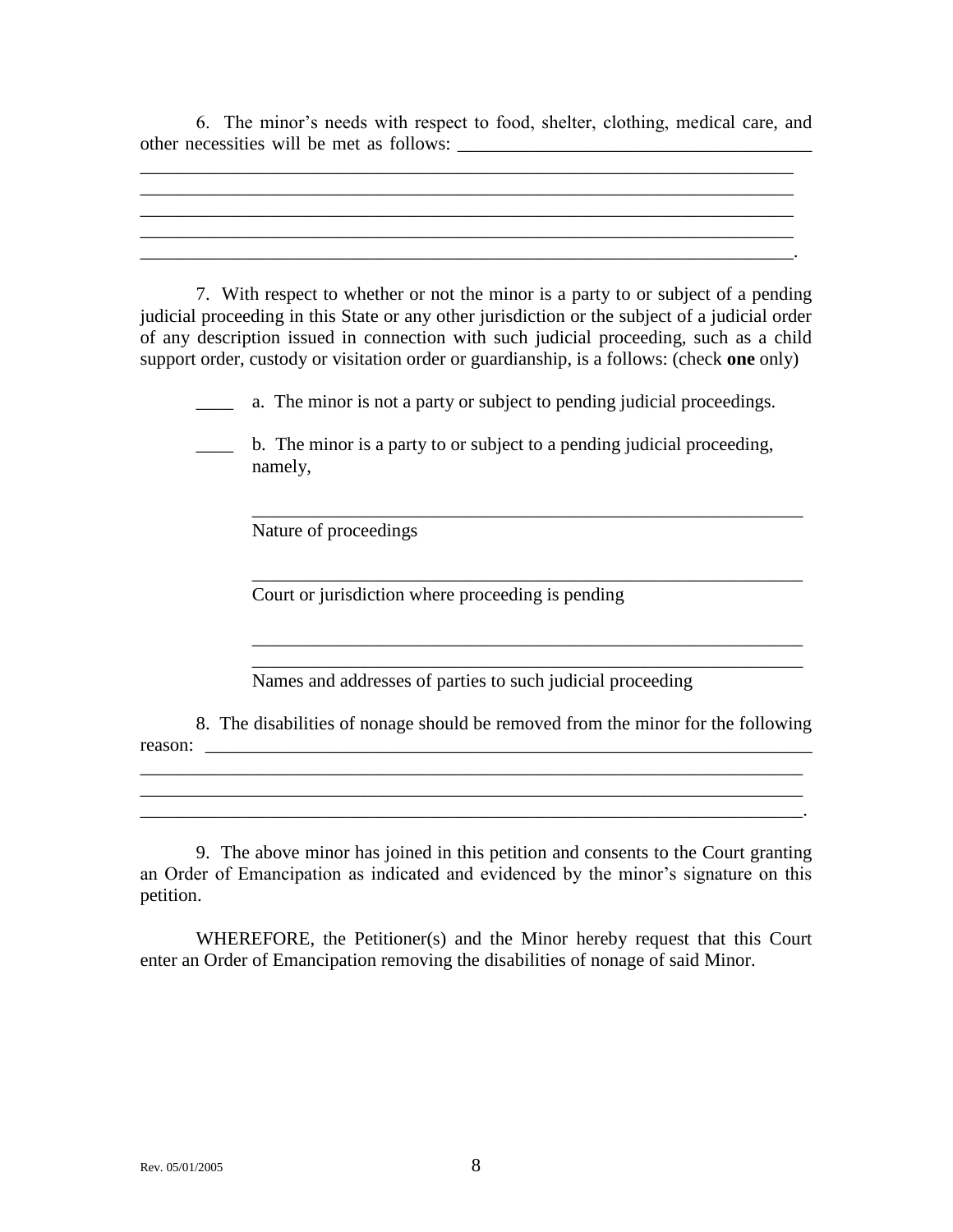Signed this  $\_\_\_\_\$  day of  $\_\_\_\_\_\_\$ , 20 $\_\_\_\$ .

Signature of Petitioner

Printed name of Petitioner

\_\_\_\_\_\_\_\_\_\_\_\_\_\_\_\_\_\_\_\_\_\_\_\_\_\_\_\_\_\_\_\_\_\_\_

\_\_\_\_\_\_\_\_\_\_\_\_\_\_\_\_\_\_\_\_\_\_\_\_\_\_\_\_\_\_\_\_\_\_\_

\_\_\_\_\_\_\_\_\_\_\_\_\_\_\_\_\_\_\_\_\_\_\_\_\_\_\_\_\_\_\_\_\_\_\_ \_\_\_\_\_\_\_\_\_\_\_\_\_\_\_\_\_\_\_\_\_\_\_\_\_\_\_\_\_\_\_\_\_\_\_

\_\_\_\_\_\_\_\_\_\_\_\_\_\_\_\_\_\_\_\_\_\_\_\_\_\_\_\_\_\_\_\_\_\_\_\_

\_\_\_\_\_\_\_\_\_\_\_\_\_\_\_\_\_\_\_\_\_\_\_\_\_\_\_\_\_\_\_\_\_\_\_\_

\_\_\_\_\_\_\_\_\_\_\_\_\_\_\_\_\_\_\_\_\_\_\_\_\_\_\_\_\_\_\_\_\_\_\_\_

\_\_\_\_\_\_\_\_\_\_\_\_\_\_\_\_\_\_\_\_\_\_\_\_\_\_\_\_\_\_\_\_\_\_\_\_

Address of Petitioner

Signature of Petitioner

Printed name of Petitioner

Address of Petitioner

STATE OF FLORIDA, COUNTY OF \_\_\_\_\_\_\_\_\_\_\_\_\_\_\_\_\_.

BEFORE ME, the undersigned authority, personally appeared \_\_\_\_\_\_\_\_\_\_\_\_\_\_\_\_\_\_\_\_\_\_\_\_\_\_\_, who has acknowledged before me that he/she is the Petitioner in the above Petition for Emancipation of a Minor and executed the same, and said person is \_\_\_ personally known to me OR \_\_\_ produced identification:

Witness my hand and official seal this day of \_\_\_\_\_\_\_\_\_\_\_\_\_, 20\_\_\_.

Notary Public/Deputy Clerk

STATE OF FLORIDA, COUNTY OF \_\_\_\_\_\_\_\_\_\_\_\_\_\_\_\_\_\_\_.

\_\_\_\_\_\_\_\_\_\_\_\_\_\_\_\_\_\_\_\_\_\_\_\_\_\_\_\_\_\_\_\_\_\_\_\_..

BEFORE ME, the undersigned authority, personally appeared \_\_\_\_\_\_\_\_\_\_\_\_\_\_\_\_\_\_\_\_\_\_

\_\_\_\_\_\_\_\_\_\_\_\_\_\_\_\_\_\_\_\_\_\_\_\_\_\_\_\_, who has acknowledged before me that he/she is the Petitioner in the above Petition for Emancipation of a Minor and executed the same, and said person is \_\_\_ personally known to me OR \_\_\_ produced identification: \_\_\_\_\_\_ \_\_\_\_\_\_\_\_\_\_\_\_\_\_\_\_\_\_\_\_\_\_\_\_\_\_\_\_\_\_\_\_\_\_\_\_\_\_.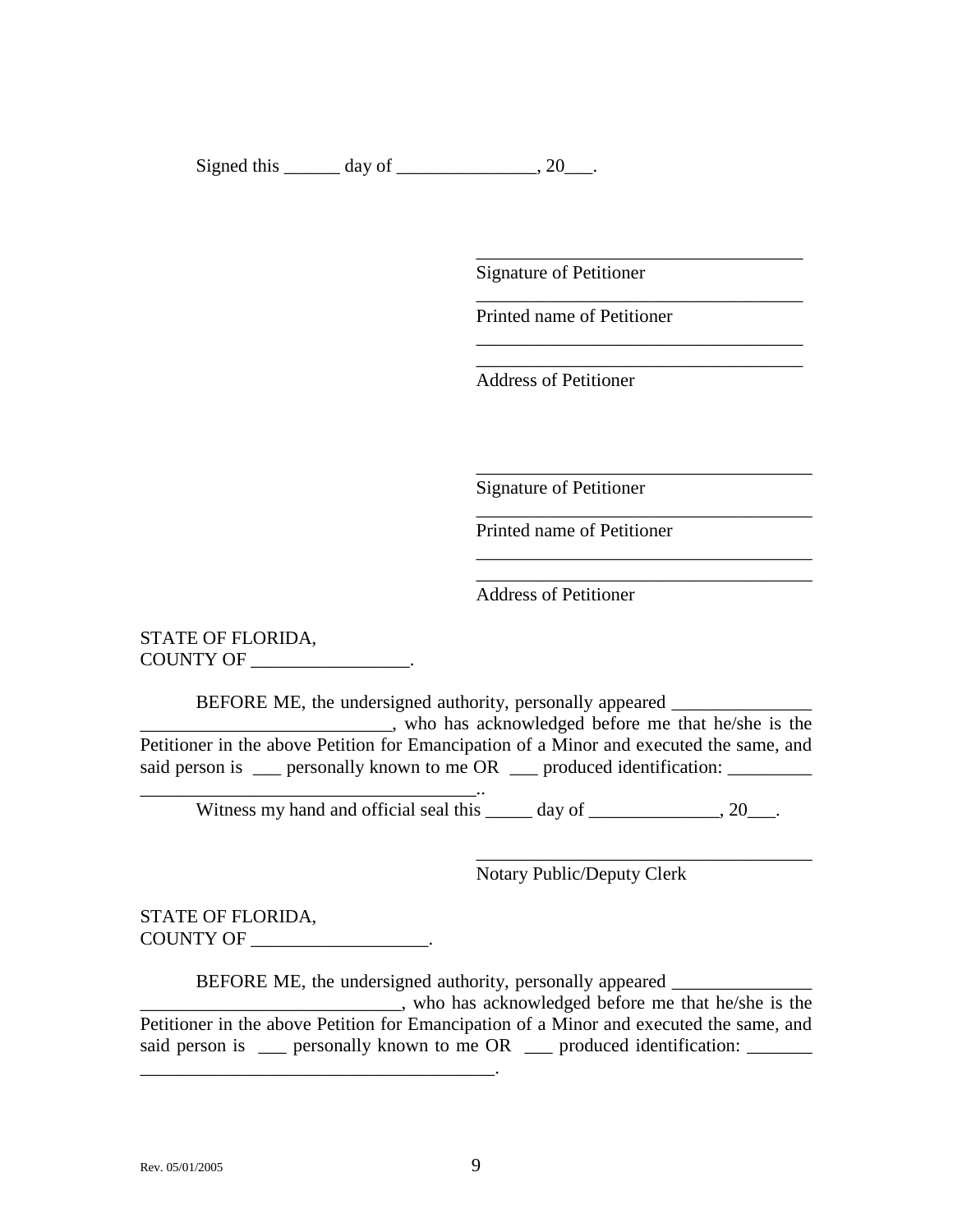Witness my hand and official seal this \_\_\_\_ day of \_\_\_\_\_\_\_\_\_\_\_\_\_\_, 20\_\_\_.

Notary Public/Deputy Clerk

\_\_\_\_\_\_\_\_\_\_\_\_\_\_\_\_\_\_\_\_\_\_\_\_\_\_\_\_\_\_\_\_\_\_\_\_

\_\_\_\_\_\_\_\_\_\_\_\_\_\_\_\_\_\_\_\_\_\_\_\_\_\_\_\_\_\_\_\_\_\_\_\_

\_\_\_\_\_\_\_\_\_\_\_\_\_\_\_\_\_\_\_\_\_\_\_\_\_\_\_\_\_\_\_\_\_\_\_\_

\_\_\_\_\_\_\_\_\_\_\_\_\_\_\_\_\_\_\_\_\_\_\_\_\_\_\_\_\_\_\_\_\_\_\_\_ \_\_\_\_\_\_\_\_\_\_\_\_\_\_\_\_\_\_\_\_\_\_\_\_\_\_\_\_\_\_\_\_\_\_\_\_

### **CONSENT BY MINOR**

I, \_\_\_\_\_\_\_\_\_\_\_\_\_\_\_\_\_\_\_\_\_\_\_\_\_, the above named minor, do hereby consent to the entry by this Court of an Order of Emancipation and I am fully ready to assume my responsibilities as an adult.

Signed this  $\_\_\_\_\_\$  day of  $\_\_\_\_\_\_\$ , 20 $\_\_\_\_\$ .

Minor's signature

Minor's printed name

Minor's address

STATE OF FLORIDA, COUNTY OF \_\_\_\_\_\_\_\_\_\_\_\_\_\_\_\_\_.

BEFORE ME, the undersigned authority, personally appeared

\_\_\_\_\_\_\_\_\_\_\_\_\_\_\_\_\_\_\_\_\_\_\_\_\_, who has acknowledged before me that he/she is the Minor that is the subject of the Petition for Emancipation of a Minor and that he/she executed the foregoing Consent, and said person is \_\_\_ personally known OR \_\_\_ produced identification:

Witness my hand and official seal this  $\qquad \qquad$  day of  $\qquad \qquad$ , 20

\_\_\_\_\_\_\_\_\_\_\_\_\_\_\_\_\_\_\_\_\_\_\_\_\_\_\_\_\_\_\_\_\_\_\_ Notary Public/Deputy Clerk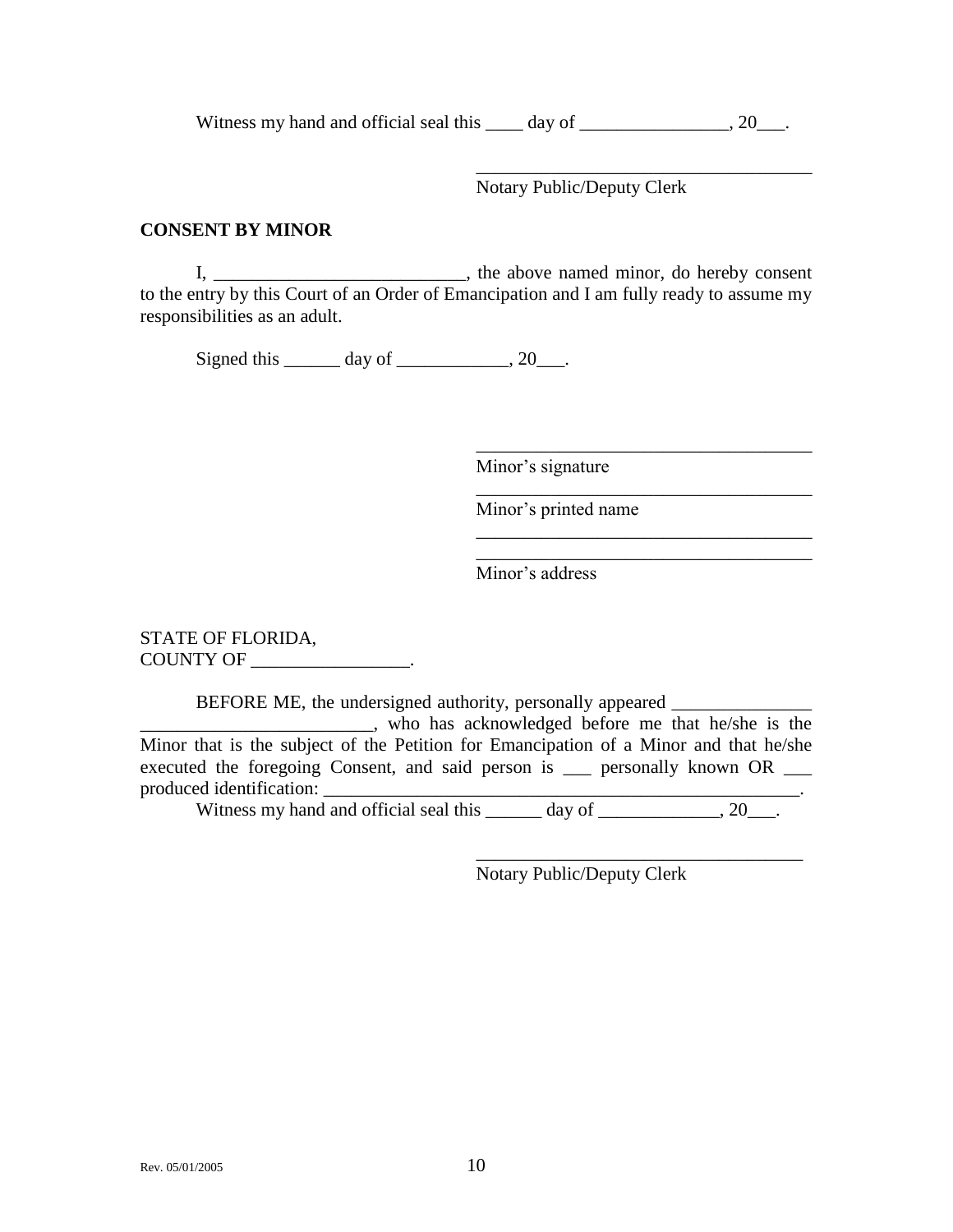### IN THE CIRCUIT COURT OF THE TWELFTH JUDICIAL CIRCUIT OF THE STATE OF FLORIDA, IN AND FOR DESOTO COUNTY

### IN RE: EMANCIPATION OF:

 $CASE NO.$ 

a Minor

\_\_\_\_\_\_\_\_\_\_\_\_\_\_\_\_\_\_\_\_\_\_\_\_\_\_\_\_\_\_\_\_\_\_\_/

## **ORDER APPOINTING ATTORNEY AD LITEM FOR MINOR**

THIS CAUSE came before the Court on the Petition for Emancipation of a Minor filed in this case, and the court having been fully informed in the premises, finds that:

1. An attorney ad litem should be appointed to represent the minor.

2. \_\_\_\_\_\_\_\_\_\_\_\_\_\_\_\_\_\_\_\_\_\_\_\_\_\_\_\_\_\_\_\_\_, a practicing attorney in the State of Florida, whose address is: will accept such an appointment.

Therefore, the Court ORDERS and DECREES that \_\_\_\_\_\_\_\_\_\_\_\_\_\_\_\_\_\_\_\_\_\_\_ **Exercise 2.1** Esquire, is appointed as attorney at litem to represent the above minor in this matter.

DONE AND ORDERED in Arcadia, DeSoto County, Florida, this \_\_\_\_\_\_ day of  $\ldots$ , 20 $\ldots$ 

CIRCUIT JUDGE

\_\_\_\_\_\_\_\_\_\_\_\_\_\_\_\_\_\_\_\_\_\_\_\_\_\_\_\_\_\_\_\_\_\_\_\_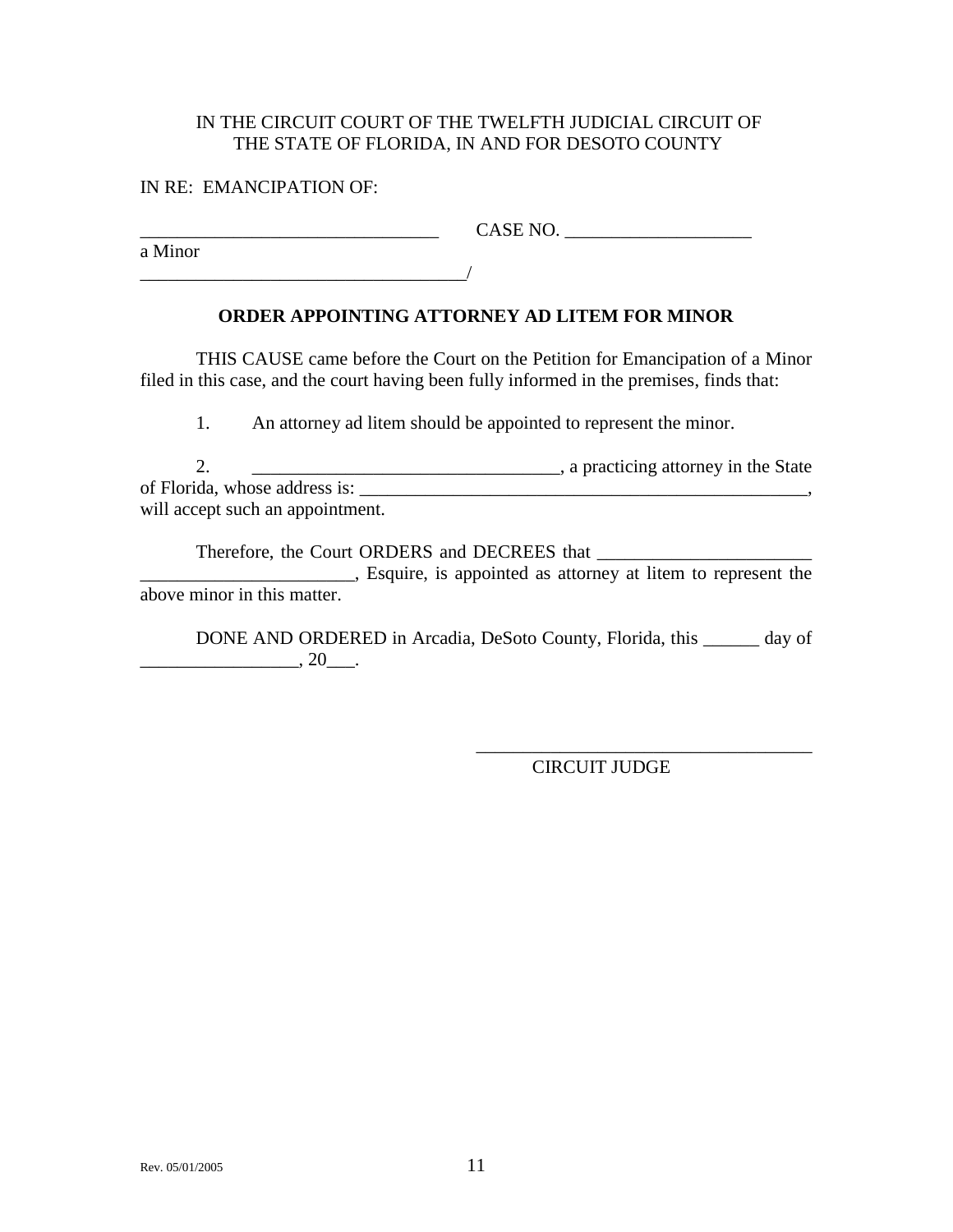### **INSTRUCTIONS FOR SUMMONS: PERSONAL SERVICE ON AN INDIVIDUAL**

### **When should this form be used?**

This form should be used to obtain **personal service** on the parents of the minor that is the subject of the removal of disabilities of nonage. **Service** is required for **all** documents filed in your case. Service means giving a copy of the required papers to the parents using the procedure that the law requires. Generally, there are two ways to make service: (1) personal service, or (2) constructive service.

You will need to find out how much the Sheriff charges to serve the papers. The fees to the Sheriff's Department must be paid separately from the filing fee and are paid directly to the Sheriff's Department. Personal checks are not acceptable. You should attach a cashier's check or money order made payable to the Sheriff to the Summons and deliver all of the paperwork and the fee to the Sheriff's Department yourself.

You cannot serve the paperwork filed in this case on the parents yourself or by mail or by hand delivery. Personal service must be made by the Sheriff's Department in the county where the parent(s) lives or works.

**IF THE PARENT(S) CANNOT BE LOCATED OR DO NOT LIVE IN FLORIDA:**  If, after you have made **diligent effort** to locate the parent(s), and you absolutely cannot locate them, you may serve them by publication. Service by publication is also known as **constructive service**. You may also be able to use constructive service if the parent does not live in Florida. See **INTRUCTIONS FOR CONSTRUCTIVE SERVICE FOR EMANCIPATION** in the enclosed Packet.

### **Special notes…**

If you have been unable to obtain proper service on the parent within **120 days** after filing your lawsuit, the court will dismiss your lawsuit unless you can show the court a good reason why service was not made within **120 days.** For this reason, if you had the sheriff serve the papers, you should check with the Clerk every couple weeks after completing the service papers to see if service has been completed. You may need to supply the sheriff with a new or better address.

If the parent fails to respond, i.e., fails to file a written response with the court, within **20 days** after the service of the Summons, you are entitled to a **default.** Complete the Motion for Default included in this Packet and file it with the Clerk.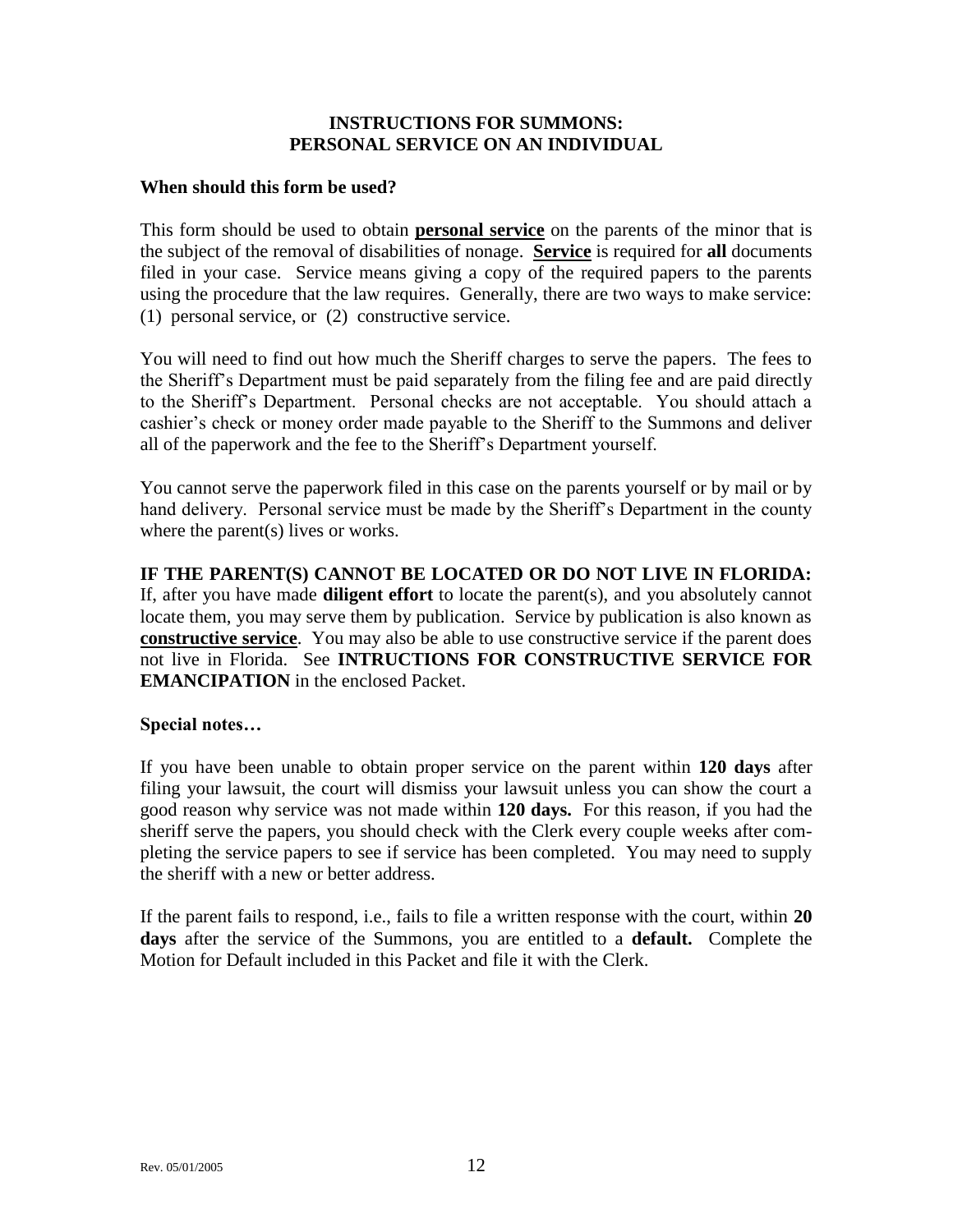#### IN RE: EMANCIPATION OF:

a Minor

CASE NO.

### **SUMMONS**

\_\_\_\_\_\_\_\_\_\_\_\_\_\_\_\_\_\_\_\_\_\_\_\_\_\_\_\_\_\_\_\_\_\_\_\_\_\_\_\_\_\_\_\_\_\_\_\_\_\_\_\_\_\_\_\_\_\_\_\_\_\_\_\_\_\_\_

### **IMPORTANT**

A lawsuit has been filed against you. You have 20 calendar days after this summons is served on you to file a written response to the attached complaint with the Clerk of this Court. A phone call will not protect you. Your written response, including the case number given above and the names of the parties, must be filed if you want the court to hear your side of the case. If you do not file your response on time, you may lose the case, and your wages, money, and property may thereafter be taken without further warning from the court. There are other legal requirements. You may want to call an attorney right away. If you do not know an attorney, you may call an attorney referral service or a legal aid office (listed in the phone book).

If you choose to file a written response yourself, at the same time you file your written response to the court you must also mail or take a copy of your written response to the "Plaintiff/Plaintiff's Attorney" named below.

### **IMPORTANTE**

Usted ha sido demandado legalmente. Tiene 20 dias, contados a partir del ricibo de esta notificacion, para contester la demanda adjunta, por escrito, y presentarla ante este tribunal. Una llamada telefonica no lo protegera. Si usted desea que el tribunal considere su defense, debe presenter su respuesta por escrito, incluyendo el numero del daso y los numbers de las partes interesadas. Si usted no contesta la demanda a tiempo, pudiese perder el caso y podria ser despojado de sus ingresos y propiedades, o privado de sus derechos, sin previo aviso del tribunal. Existen otros requisitos legales. Si lo desea, puede usted consultar a un abogado immediatamente. Si no conoce a un abogado, puede llamar a una de las oficinas de assistencia legal que aparecen en la guia telefonica.

Si desea responder a la demanda por su cuenta, al mismo tiempo en que presenta su respuesta ante al tribunal, debera usted enviar por correo o entregar una copia de su respuesta a la persona denominada abajo como "Plaintiff/Plaintiff's Attorney" (Demandante o Abogado del Demandante).

## **IMPORTANTE**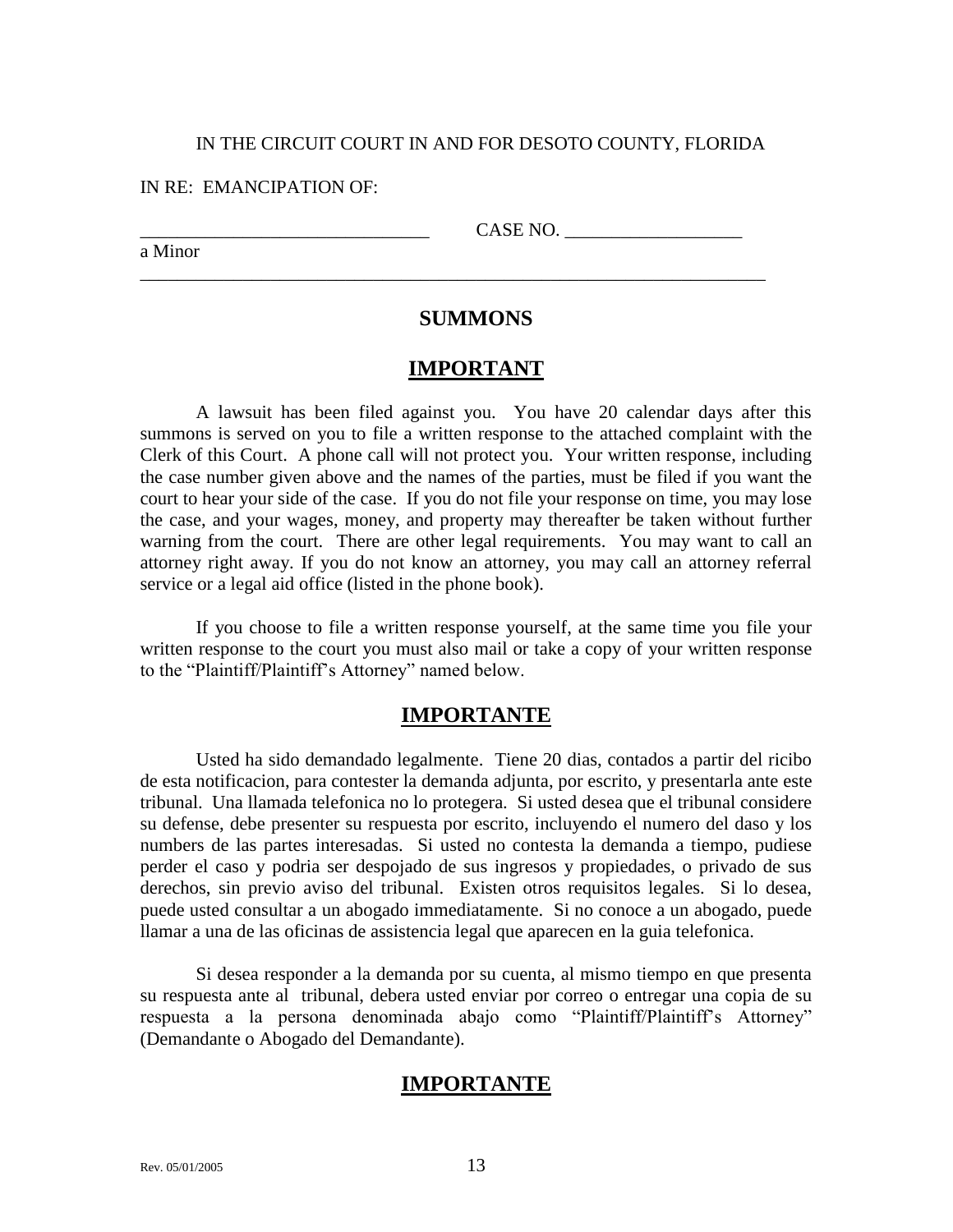Des poursuites judiciaries ont ete enterprises contre vous. Vous avez 20 jours consecutifs a partir de la date de l'assignation de cette citation pour deposer une reponse ecrite a la plainte ci-jointe aupres de ce tribunal. Un simple coup de telephone est insuffisant pour vous proteger. Vous etes obliges de deposer votre reponse ecrite, avec mention du numero de dossier ci-dessus et du nom des parties nommees ici, si vous souhaitez que le tribunal entende votre cause. Si vous ne deposez pas votre reponse ecrite dans le relai requis, vos risquez de perdre la cause ainsi que votre salaire, votre argent, et vos biens peuvent etre saisis par la suite, sans aucun preavis ulterieur du tribunal. Il y a d'autres obligations juridiques et vous pouvez requerir les services immediats d'un avocet. Si vos ne connaissez pas d'avocat, vous pourriez telephoner a un service de reference d'avocats ou a un bureau d'assistance juridique (figurant a l'annuaire de telephones).

Si vous choisissez de deposer vous-meme une reponse ecrite, il vous faudra egalement, en meme temps que cette formalite, faire parvenir, ou expediter une copie de votre reponse ecrite au "Plaintiff/Plaintiff's Attorney" (Plaignant ou a son avocet) nomme cidessous.

Plaintiff/Plaintiff's Attorney

Address Florida Bar No. \_\_\_\_\_\_\_\_\_\_\_\_\_\_\_\_\_\_\_\_\_

 $\mathcal{L}_\text{max}$  and  $\mathcal{L}_\text{max}$  and  $\mathcal{L}_\text{max}$  and  $\mathcal{L}_\text{max}$ 

\_\_\_\_\_\_\_\_\_\_\_\_\_\_\_\_\_\_\_\_\_\_\_\_\_\_\_\_\_\_\_\_\_\_

\_\_\_\_\_\_\_\_\_\_\_\_\_\_\_\_\_\_\_\_\_\_\_\_\_\_\_\_\_\_\_\_\_\_

THE STATE OF FLORIDA:

To Each Sheriff of the State:

YOU ARE COMMANDED to serve this summons and a copy of the complaint in this lawsuit on the above-named defendant.

DATED on

MITZIE W. MCGAVIC CLERK OF COURT

(SEAL)

 $By:$ 

Deputy Clerk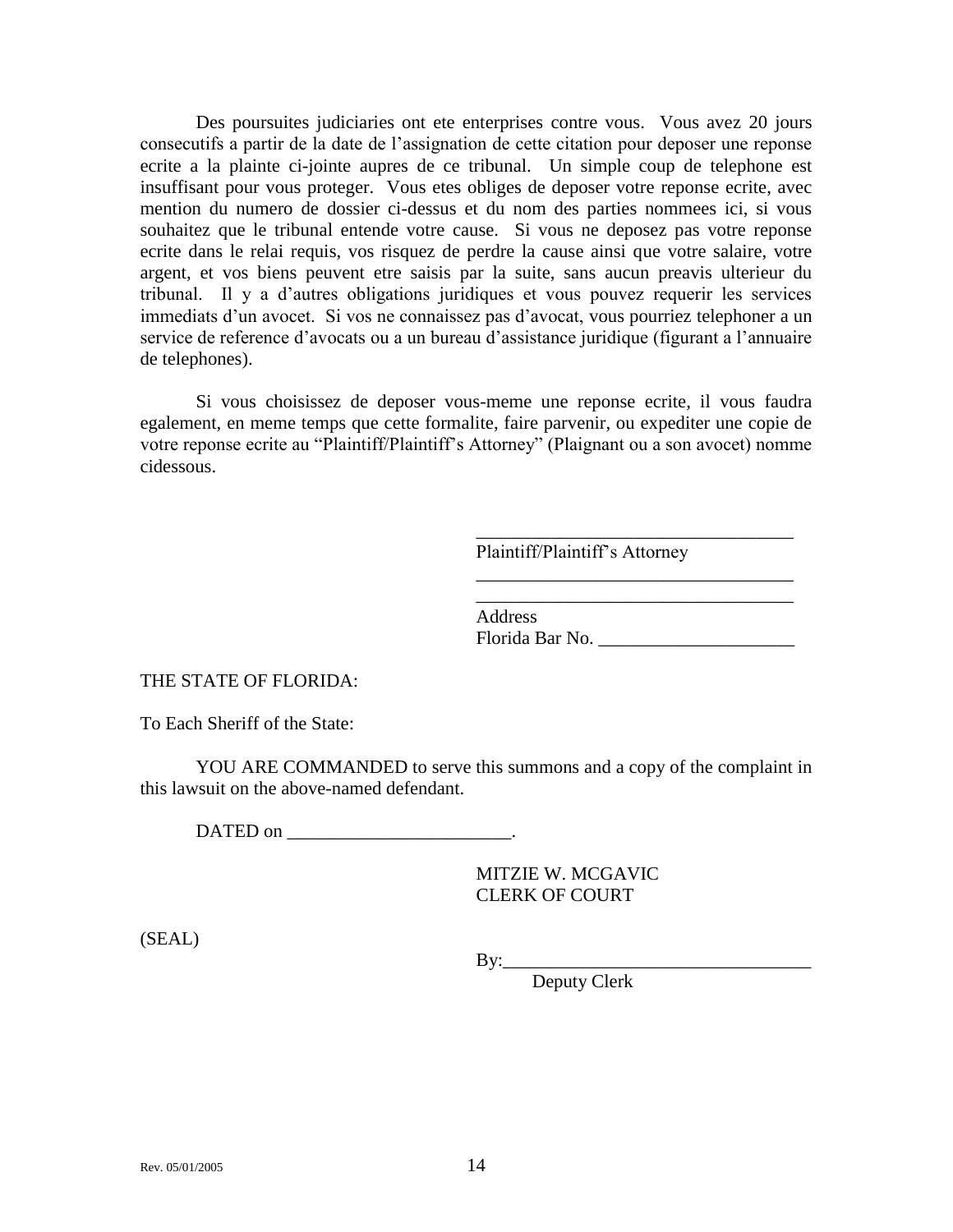### **INSTRUCTIONS FOR CONSTRUCTIVE SERVICE FOR EMANCIPATION**

#### **When should this form be used?**

This form may be used to obtain **constructive service** (also called service by publication) in your case if you do not know where the parent(s) live or if the parent(s) lives outside Florida and you are unable to obtain **personal service.** This is a complicated area of the law and you may wish to consult an attorney before using constructive service.

You must complete and file an **AFFIDAVIT OF DILIGENT SEARCH AND INQUIRY** which is included in this Packet. This form includes a checklist of places you can look for information on the location of the parent(s). While you do not have to look in all of these places, the Court must believe that you have made a very serious effort to get information about the parent(s) location and that you have followed up on any information you received.

You should also complete and file a **NOTICE OF ACTION** with the Clerk for their execution of same. After the Clerk has signed this form you must deliver it to a qualified local newspaper to be published for four (4) consecutive weeks. When in doubt, ask the Clerk which newspapers in your area are "qualified". The newspaper will charge you for the publication.

You should keep a copy of the Affidavit of Diligent Search and Inquiry and the Notice of Action for your records.

### **Special notes…**

If the parent(s) fail(s) to respond to your petition within the time limit stated in the Notice of Action that is published, you may request a **default** by completing and filing the Motion for Default.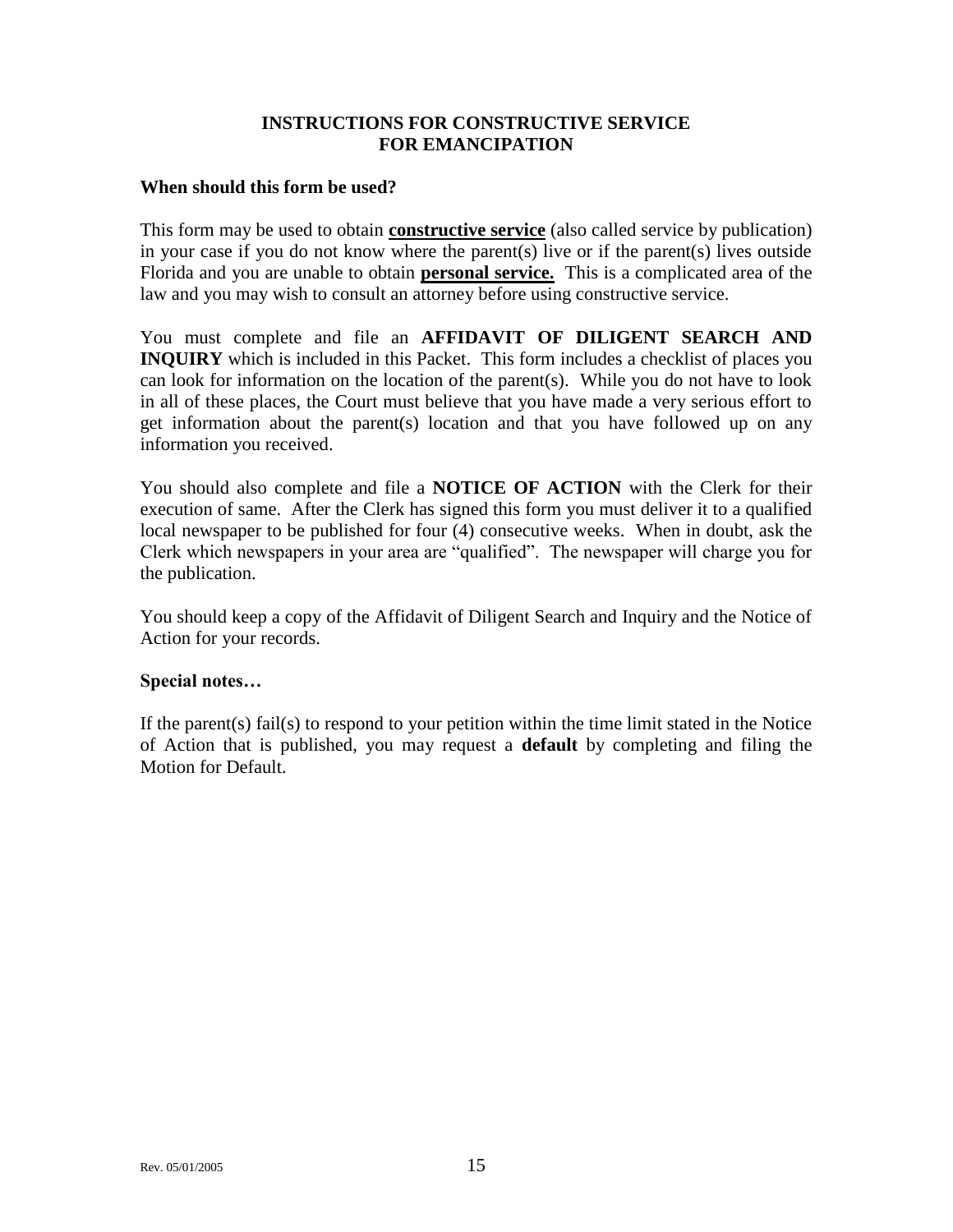#### IN RE: EMANCIPATION OF:

a Minor

\_\_\_\_\_\_\_\_\_\_\_\_\_\_\_\_\_\_\_\_\_\_\_\_\_\_\_\_ CASE NO. \_\_\_\_\_\_\_\_\_\_\_\_\_\_\_\_\_\_\_\_

\_\_\_\_\_\_\_\_\_\_\_\_\_\_\_\_\_\_\_\_\_\_\_\_\_\_\_\_\_\_\_\_/

### **AFFIDAVIT OF DILIGENT SEARCH AND INQUIRY**

Petitioner(s). being sworn, certify that the following information is true:

1. I have made diligent search and inquiry to discover the name and current residence of the parent(s),  $\blacksquare$ , of the above minor. **Refer to checklist below and identify all actions taken (any additional information included such as the date the action was taken and the person with whom you spoke is helpful). Attach additional sheet if necessary.**

**[X all** that apply]

| United States Post Office inquiry through Freedom of Information Act for current address or |  |  |  |  |  |  |
|---------------------------------------------------------------------------------------------|--|--|--|--|--|--|
| relocations.                                                                                |  |  |  |  |  |  |

- Last known employment of parent(s), including name and address of employer. You should also ask for any addresses to which W-2 Forms were mailed, and, if a pension or profit-sharing plan exists, then for any addresses to which any pension or plan payment is and/or has been mailed.
- Unions from which parent(s) may have worked or that governed particular trade or craft.
- Regulatory agencies, including professional or occupational licensing.
- Names and addresses of relatives and contacts with those relatives, and inquiry as to parent(s) last known address. You are to follow up any leads of any addresses where  $parent(s)$  may have moved. Relatives included, but are not limited to: parents, brothers, sisters, aunts, uncles, cousins, nieces, nephews, grandparents, great-grandparents, former in-laws, stepparents, stepchildren.
- Information about the parent(s) possible death and, if dead, the date and location of the death.
- Telephone listings in the last known locations of parent(s) residence.
- Internet at [http://www.switchboard.com](http://www.switchboard.com/) or other Internet people finder or the library checked for me.
- Law enforcement arrest and/or criminal records in the last known residential area of parent(s).
- Highway Patrol records in the state of parent(s) last known address.
- Department of Motor Vehicle records in the state of parent(s) last known address.
- Department of Corrections records in the state of parent(s) last known address.
- Title IV-D (child support enforcement) agency records in the state of parent(s) last known address. Hospitals in the last known area of parent $(s)$  residence.
- Utility companies, which include water, sewer, cable TV, and electric, in the last known area of parent(s) residence.
- Letters to the Armed Forces of the U.S. and their response as to whether or not there is any information about the parent(s).

\_\_\_\_\_\_\_\_\_\_\_\_\_\_\_\_\_\_\_\_\_\_\_\_\_\_\_\_\_\_\_\_\_\_\_\_\_\_\_\_\_\_\_\_\_\_\_\_\_\_\_\_\_\_\_\_\_\_\_\_\_\_\_\_\_\_\_\_\_\_\_\_\_\_\_\_\_\_\_\_\_\_\_\_\_\_ \_\_\_\_\_\_\_\_\_\_\_\_\_\_\_\_\_\_\_\_\_\_\_\_\_\_\_\_\_\_\_\_\_\_\_\_\_\_\_\_\_\_\_\_\_\_\_\_\_\_\_\_\_\_\_\_\_\_\_\_\_\_\_\_\_\_\_\_\_\_\_\_\_\_\_\_\_\_\_\_\_\_\_\_\_\_

- Tax Assessor's and Tax Collector's Office in the area where parent(s) last resided.
- Other:  $(explain)$

\_\_\_\_\_\_\_\_\_\_\_\_\_\_\_\_\_\_\_\_\_\_\_\_\_\_\_\_\_\_\_\_\_\_\_\_\_\_\_\_\_\_\_\_\_\_\_\_\_\_\_\_\_\_\_\_\_\_\_\_\_\_\_\_\_\_\_\_\_\_\_\_\_\_\_\_\_\_\_\_\_\_\_\_\_\_

2. The age of the parent(s) is {**x one** only} \_\_\_ known (enter age) \_\_\_\_\_\_\_\_\_\_\_\_ **or** \_\_\_ unknown.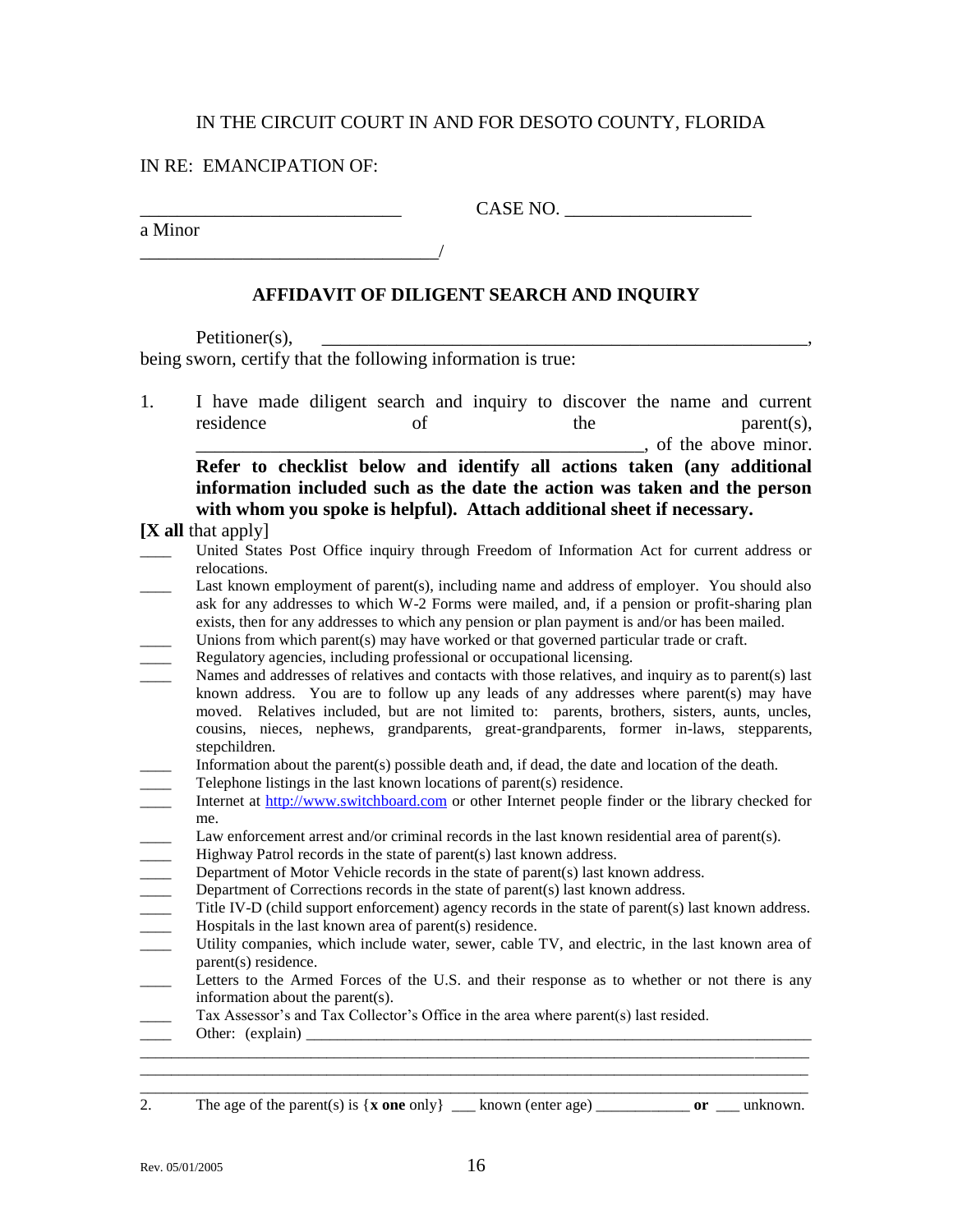3. The parent(s) current residence

[**x one** only]

- a. Parent(s) current residence is unknown to me.
- b. Parent(s) current residence is in some state or country other than Florida, and parent(s) last known address is:

\_\_\_\_\_\_\_\_\_\_\_\_\_\_\_\_\_\_\_\_\_\_\_\_\_\_\_\_\_\_\_\_\_\_\_\_\_\_\_\_\_\_\_\_\_\_\_\_\_\_\_\_\_\_\_\_\_\_\_\_\_\_\_\_\_\_\_\_\_\_\_\_\_\_\_\_\_

c. The Parent(s), having residence in Florida, have been absent from Florida for more than 60 days prior to the date of this affidavit, or conceals him or herself so that process cannot be served personally upon him or her, and I believe there is no person in the state upon whom service of process would bind this absent or concealed parent(s).

**I understand that I am swearing or affirming under oath to the truthfulness of the claims made in this affidavit and that the punishment for knowingly making a false statement includes fines and/or imprisonment.**

|                                                   | <b>Signature of Petitioner</b>                                                                             |
|---------------------------------------------------|------------------------------------------------------------------------------------------------------------|
|                                                   | Printed name of Petitioner                                                                                 |
|                                                   | the control of the control of the control of the control of the control of<br><b>Address of Petitioner</b> |
|                                                   | <b>Signature of Petitioner</b>                                                                             |
|                                                   | Printed name of Petitioner                                                                                 |
| STATE OF FLORIDA,<br>COUNTY OF _________________. |                                                                                                            |
|                                                   |                                                                                                            |
|                                                   | <b>Notary Public/Deputy Clerk</b>                                                                          |
| ___ Personally known<br>Produced identification   |                                                                                                            |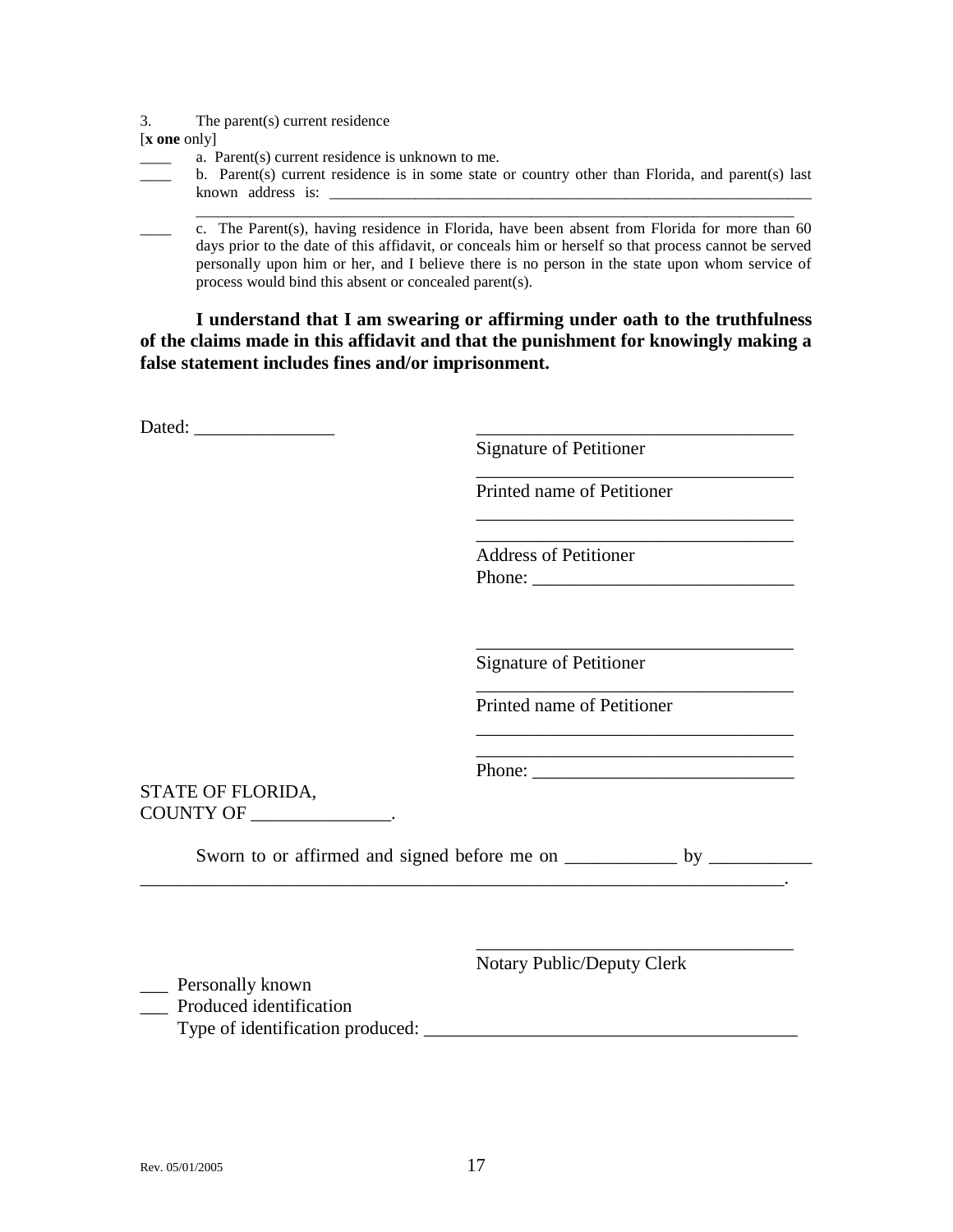#### IN RE: EMANCIPATION OF:

a Minor

 $\text{CASE NO.}$ 

\_\_\_\_\_\_\_\_\_\_\_\_\_\_\_\_\_\_\_\_\_\_\_\_\_\_\_\_\_\_\_\_\_\_\_/

### **NOTICE OF ACTION**

TO: \_\_\_\_\_\_\_\_\_\_\_\_\_\_\_\_\_\_\_\_\_\_\_\_

Whose address is:

 $\overline{\phantom{a}}$  ,  $\overline{\phantom{a}}$  ,  $\overline{\phantom{a}}$  ,  $\overline{\phantom{a}}$  ,  $\overline{\phantom{a}}$  ,  $\overline{\phantom{a}}$  ,  $\overline{\phantom{a}}$  ,  $\overline{\phantom{a}}$  ,  $\overline{\phantom{a}}$  ,  $\overline{\phantom{a}}$  ,  $\overline{\phantom{a}}$  ,  $\overline{\phantom{a}}$  ,  $\overline{\phantom{a}}$  ,  $\overline{\phantom{a}}$  ,  $\overline{\phantom{a}}$  ,  $\overline{\phantom{a}}$  $\overline{\phantom{a}}$  ,  $\overline{\phantom{a}}$  ,  $\overline{\phantom{a}}$  ,  $\overline{\phantom{a}}$  ,  $\overline{\phantom{a}}$  ,  $\overline{\phantom{a}}$  ,  $\overline{\phantom{a}}$  ,  $\overline{\phantom{a}}$  ,  $\overline{\phantom{a}}$  ,  $\overline{\phantom{a}}$  ,  $\overline{\phantom{a}}$  ,  $\overline{\phantom{a}}$  ,  $\overline{\phantom{a}}$  ,  $\overline{\phantom{a}}$  ,  $\overline{\phantom{a}}$  ,  $\overline{\phantom{a}}$ 

YOU ARE NOTIFIED that an action for removal of disabilities of nonage of the above minor has been filed and you are required to serve a copy of your written defenses, if any, to it on Petitioner(s),  $\qquad \qquad$   $\qquad$   $\qquad$   $\qquad$   $\qquad$   $\qquad$   $\qquad$   $\qquad$   $\qquad$   $\qquad$   $\qquad$   $\qquad$   $\qquad$   $\qquad$   $\qquad$   $\qquad$   $\qquad$   $\qquad$   $\qquad$   $\qquad$   $\qquad$   $\qquad$   $\qquad$   $\qquad$   $\qquad$   $\qquad$   $\qquad$   $\qquad$   $\qquad$   $\qquad$   $\qquad$  whose address is: \_\_\_\_\_\_\_\_\_\_\_\_\_\_\_\_\_\_\_\_\_\_\_\_\_\_\_\_\_\_\_\_\_\_\_\_\_\_\_\_\_\_\_\_\_\_\_\_\_\_\_\_\_\_\_\_\_,

on or before \_\_\_\_\_\_\_\_\_\_\_\_, 20\_\_, and file the original with the Clerk of this Court immediately thereafter; otherwise a Default will be entered against you for the relief demanded in the Complaint.

DATED on \_\_\_\_\_\_\_\_\_\_\_\_\_\_\_\_\_\_\_\_\_.

MITZIE W. MCGAVIC As Clerk of the Court

By: \_\_\_\_\_\_\_\_\_\_\_\_\_\_\_\_\_\_\_\_\_\_\_\_\_\_\_\_\_\_\_

Deputy Clerk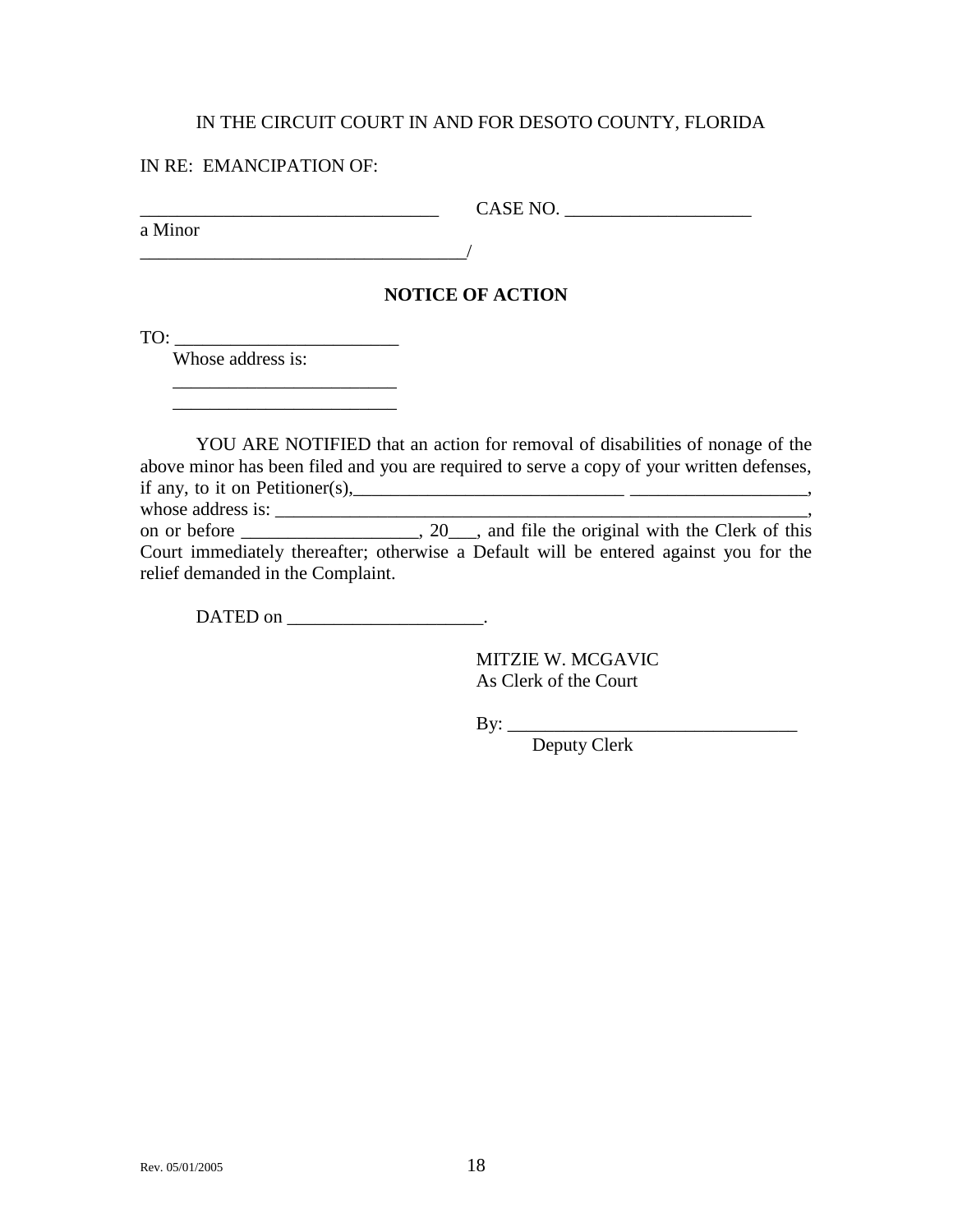#### IN RE: EMANCIPATION OF:

a Minor

 $CASE NO.$ 

\_\_\_\_\_\_\_\_\_\_\_\_\_\_\_\_\_\_\_\_\_\_\_\_\_\_\_\_\_\_\_\_\_/

### **MOTION FOR DEFAULT**

#### TO THE CLERK OF THE COURT:

### **PLEASE ENTER A DEFAULT AGAINST DEFENDANT WHO HAS FAILED TO RESPOND TO THE COMPLAINT.**

I certify that a copy of this document was [**X one** only] (\_\_) mailed (\_\_) faxed and mailed  $\Box$ ) hand delivered to the Parent(s) of the above minor,

 $\qquad \qquad \text{on} \qquad \qquad \qquad \qquad \text{on} \qquad \qquad \text{on}$ 

Dated: \_\_\_\_\_\_\_\_\_\_\_\_\_\_\_\_\_\_ \_\_\_\_\_\_\_\_\_\_\_\_\_\_\_\_\_\_\_\_\_\_\_\_\_\_\_\_\_\_\_\_\_\_\_

Signature of Plaintiff

Address Phone: \_\_\_\_\_\_\_\_\_\_\_\_\_\_\_\_\_\_\_\_\_\_\_\_\_\_\_\_\_

\_\_\_\_\_\_\_\_\_\_\_\_\_\_\_\_\_\_\_\_\_\_\_\_\_\_\_\_\_\_\_\_\_\_\_ \_\_\_\_\_\_\_\_\_\_\_\_\_\_\_\_\_\_\_\_\_\_\_\_\_\_\_\_\_\_\_\_\_\_\_

### **DEFAULT**

A default is entered in this action against Parent(s) of the above minor, \_\_\_\_\_\_\_\_\_\_\_\_\_\_\_\_\_\_\_\_\_\_\_\_\_\_\_\_\_\_\_\_\_\_\_\_\_\_\_\_\_\_\_\_\_\_\_\_\_\_ for failure to serve or file a response or any paper as required by law.

Dated: **NITZIE W. MCGAVIC** Clerk of Court

(SEAL) By: \_\_\_\_\_\_\_\_\_\_\_\_\_\_\_\_\_\_\_\_\_\_\_\_\_\_\_\_\_\_\_\_

Deputy Clerk